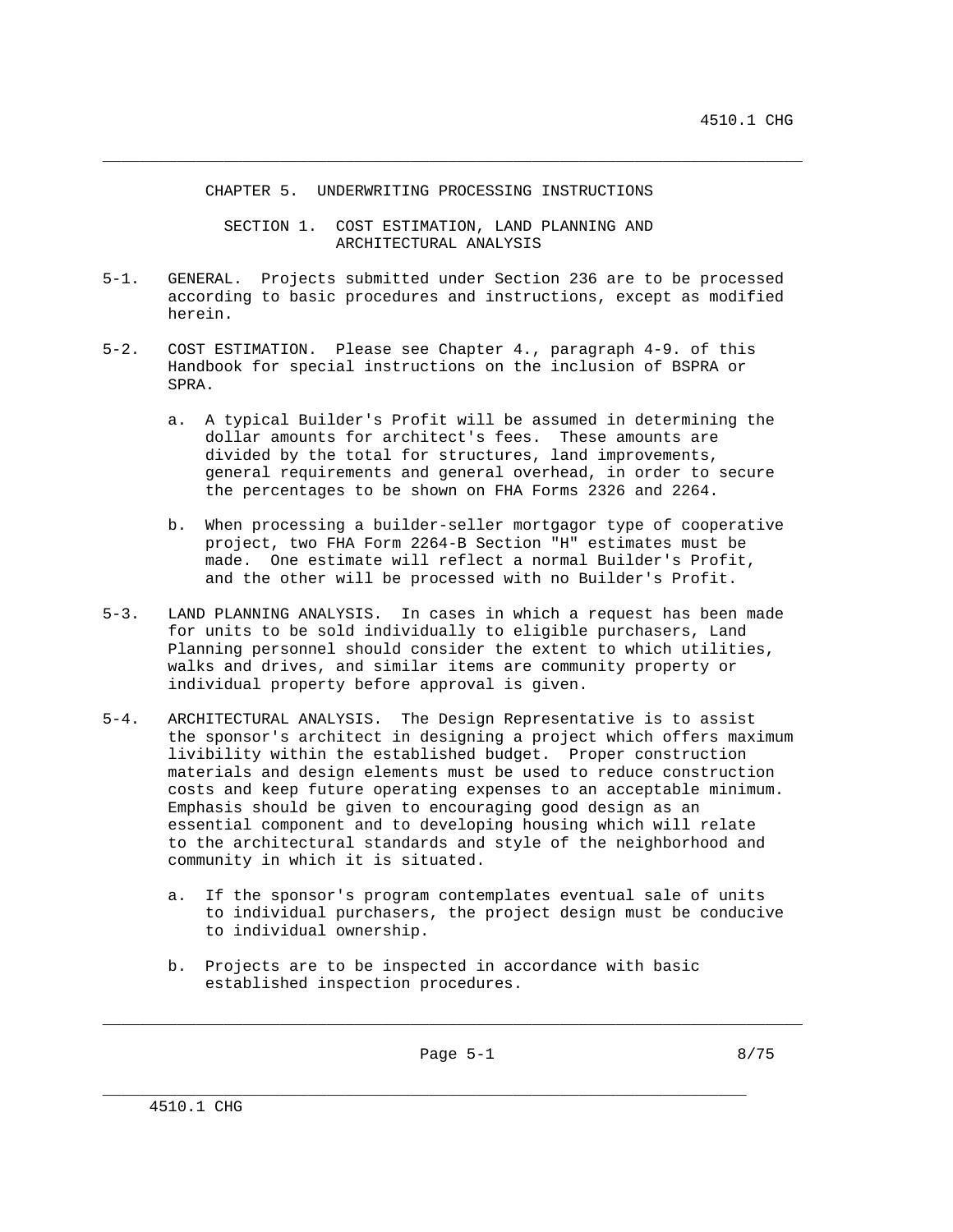# SECTION 2. MORTGAGE CREDIT ANALYSIS

\_\_\_\_\_\_\_\_\_\_\_\_\_\_\_\_\_\_\_\_\_\_\_\_\_\_\_\_\_\_\_\_\_\_\_\_\_\_\_\_\_\_\_\_\_\_\_\_\_\_\_\_\_\_\_\_\_\_\_\_\_\_\_\_\_\_\_\_\_\_\_\_\_\_\_

- 5-5. MORTGAGE CREDIT. Analysis of the credit risk occurs in the contents of a loan for a definite amount and amortization period. This loan amount may not exceed the maximum amount permitted under Section 236 statutory and regulatory limitations and will be an even multiple of \$100.
- 5-6. AMOUNT OF LOAN NEW CONSTRUCTION.
- a. A Nonprofit or Cooperative Mortgagor is eligible for a mortgage covering 100% of the HUD-FHA estimate of the replacement cost of the property or project when the proposed improvements are completed.
	- (1) This limit applies to a builder-seller mortgagor approved under this Section when such mortgagor, prior to insurance of the mortgage, has entered into a written agreement (satisfactory to the Assistant Secretary-FHA Commissioner) with a private nonprofit corporation (eligible for insurance under this Section) to sell the project to such nonprofit corporation at a purchase price not to exceed the project's actual cost as certified pursuant to Section 221.550 of the Regulations.
	- (2) However, a determination of replacement cost of the project and insurable mortgage amount under a limited distribution type of mortgagor will be made on supplemental FHA Forms 2264 and 2264-A (see limitations below).
	- (3) The sum by which proceeds of the insured mortgage loan exceed the amount insurable to a LD mortgagor will be held in escrow pending completion of the sale to the private nonprofit mortgagor. \*
	- b. A Limited Distribution Mortgagor is eligible for a mortgage covering 90% of the HUD-FHA estimate of the replacement cost of the property or project when the proposed improvements are completed.

8/75 Page 5-2

\_\_\_\_\_\_\_\_\_\_\_\_\_\_\_\_\_\_\_\_\_\_\_\_\_\_\_\_\_\_\_\_\_\_\_\_\_\_\_\_\_\_\_\_\_\_\_\_\_\_\_\_\_\_\_\_\_\_\_\_\_\_\_\_\_\_\_\_\_\_\_\_\_\_\_

HUD-Wash., D. C.

\_\_\_\_\_\_\_\_\_\_\_\_\_\_\_\_\_\_\_\_\_\_\_\_\_\_\_\_\_\_\_\_\_\_\_\_\_\_\_\_\_\_\_\_\_\_\_\_\_\_\_\_\_\_\_\_\_\_\_\_\_\_\_\_\_\_\_\_\_

4510.1 CHG

 NOTE: In cases involving an investor-sponsor mortgagor, a determination of the mortgage amount based on 90%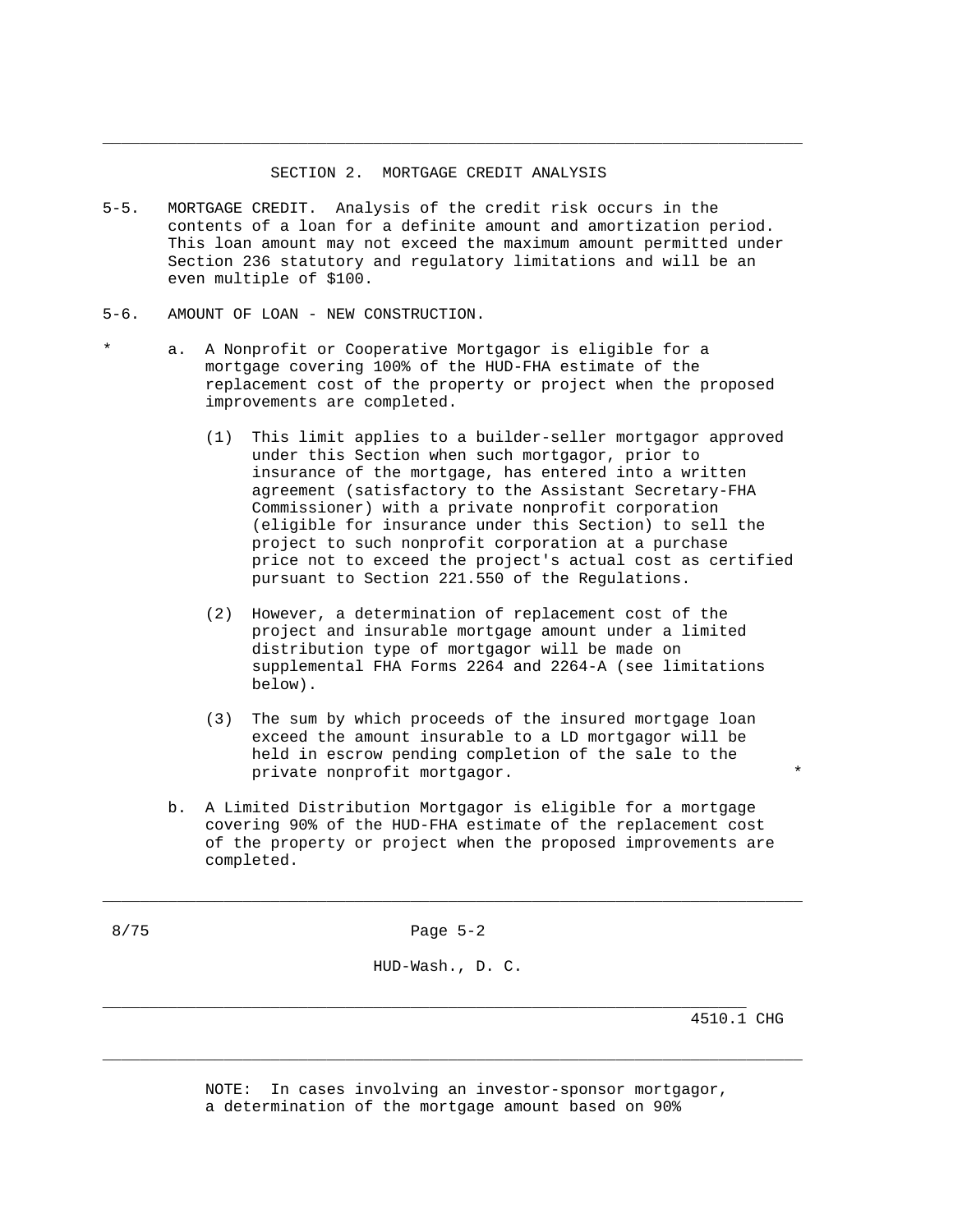of the estimated replacement cost of the project as a cooperative will be made and recorded on the Supplement to the Project Analysis, FHA Form 2264-C, under "Remarks." The sum by which the mortgage amount would be reduced by this limitation must be held in escrow pending sale to purchasing cooperative.

- c. The Maximum Insurable Per Unit Mortgage Amounts are as follows:
	- (1) Walk-up Structures:

 \$11,240 per family unit without a bedroom; \$15,540 per family unit with one bedroom; \$18,630 per family unit with two bedrooms; \$23,460 per family unit with three bedrooms; and \$26,570 per family unit with four or more bedrooms.

(2) Elevator Type Structures:

 \$13,120 per family unit without a bedroom; \$18,630 per family unit with one bedroom; \$22,080 per family unit with two bedrooms; \$27,600 per family unit with three bedrooms; and \$32,000 per family unit with four or more bedrooms.

 The Assistant Secretary-FHA Commissioner may increase any of the foregoing dollar amount limitations per family unit by an amount not be exceed 75% in any geographical area where he finds cost levels so require.

- 5-7. AMOUNT OF LOAN REHABILITATION. Includes only those projects involving the rehabilitation or reconstruction of existing properties. The maximum insurable mortgage will not exceed the lowest of:
	- a. The amounts set forth under new construction, except that the replacement cost will be based on the sum of:
		- (1) The estimated cost of repair and rehabilitation; and

Page 5-3 2/76

\_\_\_\_\_\_\_\_\_\_\_\_\_\_\_\_\_\_\_\_\_\_\_\_\_\_\_\_\_\_\_\_\_\_\_\_\_\_\_\_\_\_\_\_\_\_\_\_\_\_\_\_\_\_\_\_\_\_\_\_\_\_\_\_\_\_\_\_\_\_\_\_\_\_\_

HUD-Wash., D. C.

\_\_\_\_\_\_\_\_\_\_\_\_\_\_\_\_\_\_\_\_\_\_\_\_\_\_\_\_\_\_\_\_\_\_\_\_\_\_\_\_\_\_\_\_\_\_\_\_\_\_\_\_\_\_\_\_\_\_\_\_\_\_\_\_\_\_\_\_\_\_\_\_\_\_\_

\_\_\_\_\_\_\_\_\_\_\_\_\_\_\_\_\_\_\_\_\_\_\_\_\_\_\_\_\_\_\_\_\_\_\_\_\_\_\_\_\_\_\_\_\_\_\_\_\_\_\_\_\_\_\_\_\_\_\_\_\_\_\_\_\_\_\_\_\_

4510.1 CHG

- (2) The Assistant Secretary-FHA Commissioner's estimate of the value of the property before repair and rehabilitation rather than replacement cost.
- b. Property Owned: HUD-FHA estimated cost of rehabilitation,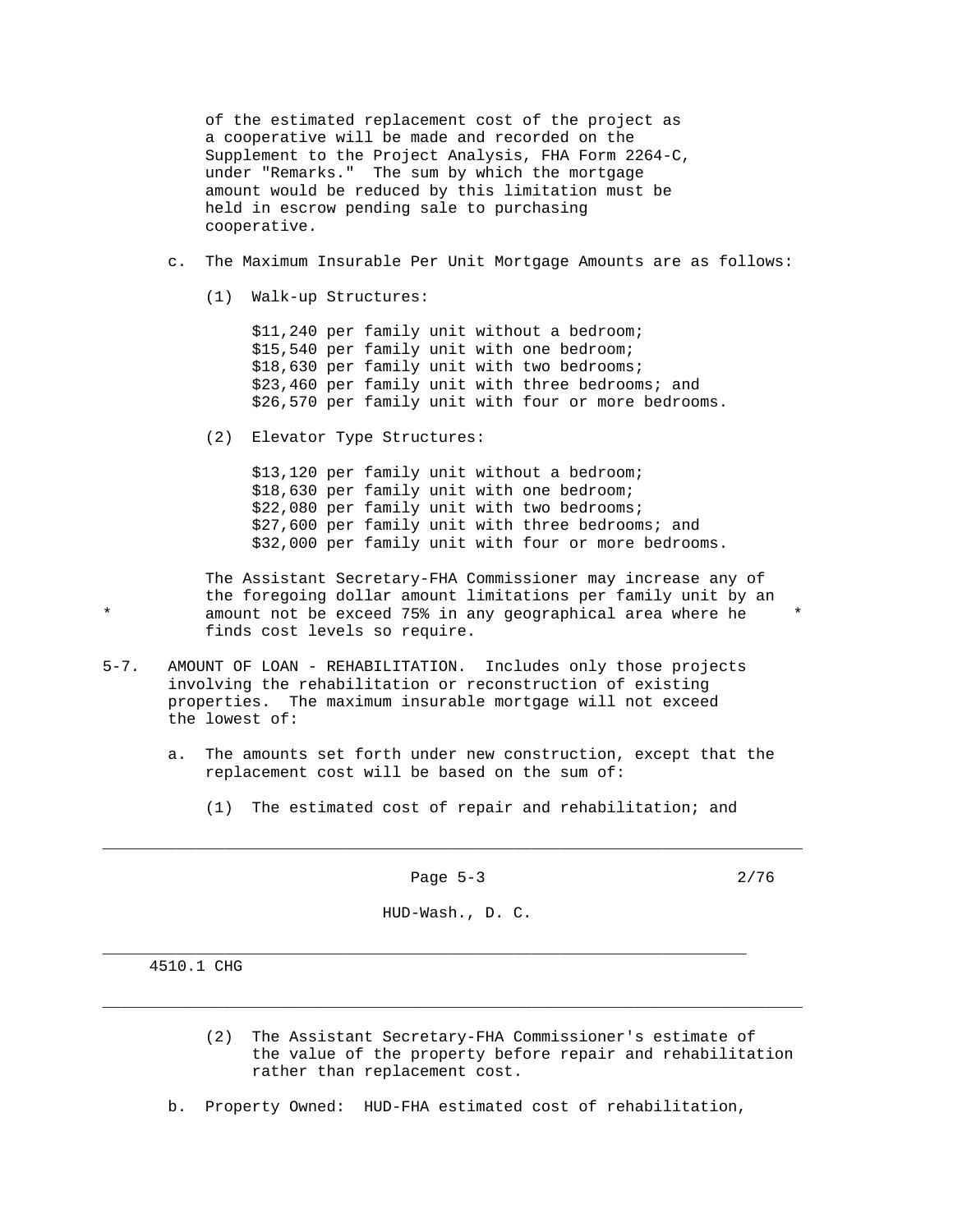including new additions, if any, plus the lesser of:

- (1) The amount required to refinance the existing indebtedness secured by the property, or
- (2) 100% (90% if limited distribution mortgagor) of the HUD-FHA estimate of the value of the property before rehabilitation (less value of leased fee, if leasehold, and/or the principal amount of special assessments, if any).
- c. Property to be Acquired: 100% (90% if limited distribution mortgagor) of the HUD-FHA estimated current cost or rehabilitation, including new additions, if any, plus lesser of:
	- (1) 100% (90% if limited distribution mortgagor) of the actual purchase price of the property, or
	- (2) 100% (90% if limited distribution mortgagor) of the HUD-FHA estimate of value of property before rehabilitation (less value of leased fee if leasehold and/or the principal amounts of special assessments, (if any).
- 5-8. AMOUNT OF LOAN EXISTING OR UNDER CONSTRUCTION (CONVERSIONS OR REFINANCING). Includes only the following types of projects:
	- a. A Project Initially Endorsed Under Section 221(d)(3) Below Market Interest Rate program which has not been finally endorsed for insurance. In such a case the maximum insurable mortgage amount shall not exceed the amount which would be applicable if the mortgage were to be insured under Section 221(d)(3).
	- b. An Existing Project Insured Under Section 236 which is owned by a limited distribution mortgagor and which is being purchased by a cooperative or a private nonprofit corporation or association (see Chapter 11).

| 2/76 | Page $5-4$ |  |  |  |                                                       |  |
|------|------------|--|--|--|-------------------------------------------------------|--|
|      |            |  |  |  | *U.S. GOVERNMENT PRINTING OFFICE:1976 210-966/205 1-3 |  |

HUD-Wash., D. C.

\_\_\_\_\_\_\_\_\_\_\_\_\_\_\_\_\_\_\_\_\_\_\_\_\_\_\_\_\_\_\_\_\_\_\_\_\_\_\_\_\_\_\_\_\_\_\_\_\_\_\_\_\_\_\_\_\_\_\_\_\_\_\_\_\_\_\_\_\_\_\_\_\_\_\_

\_\_\_\_\_\_\_\_\_\_\_\_\_\_\_\_\_\_\_\_\_\_\_\_\_\_\_\_\_\_\_\_\_\_\_\_\_\_\_\_\_\_\_\_\_\_\_\_\_\_\_\_\_\_\_\_\_\_\_\_\_\_\_\_\_\_\_\_\_

\_\_\_\_\_\_\_\_\_\_\_\_\_\_\_\_\_\_\_\_\_\_\_\_\_\_\_\_\_\_\_\_\_\_\_\_\_\_\_\_\_\_\_\_\_\_\_\_\_\_\_\_\_\_\_\_\_\_\_\_\_\_\_\_\_\_\_\_\_\_\_\_\_\_\_

4510.1

5-9. TERM OF MORTGAGE AND AMORTIZATION. The term of mortgage may not exceed the lesser of 75% of the remaining economic life of the physical improvements or 40 years from the beginning of amortization. Amortization is to be accomplished by level annuity monthly payments of principal and interest. Approved terms and monthly payments appear in FHA Form 3010 series of amortization plans.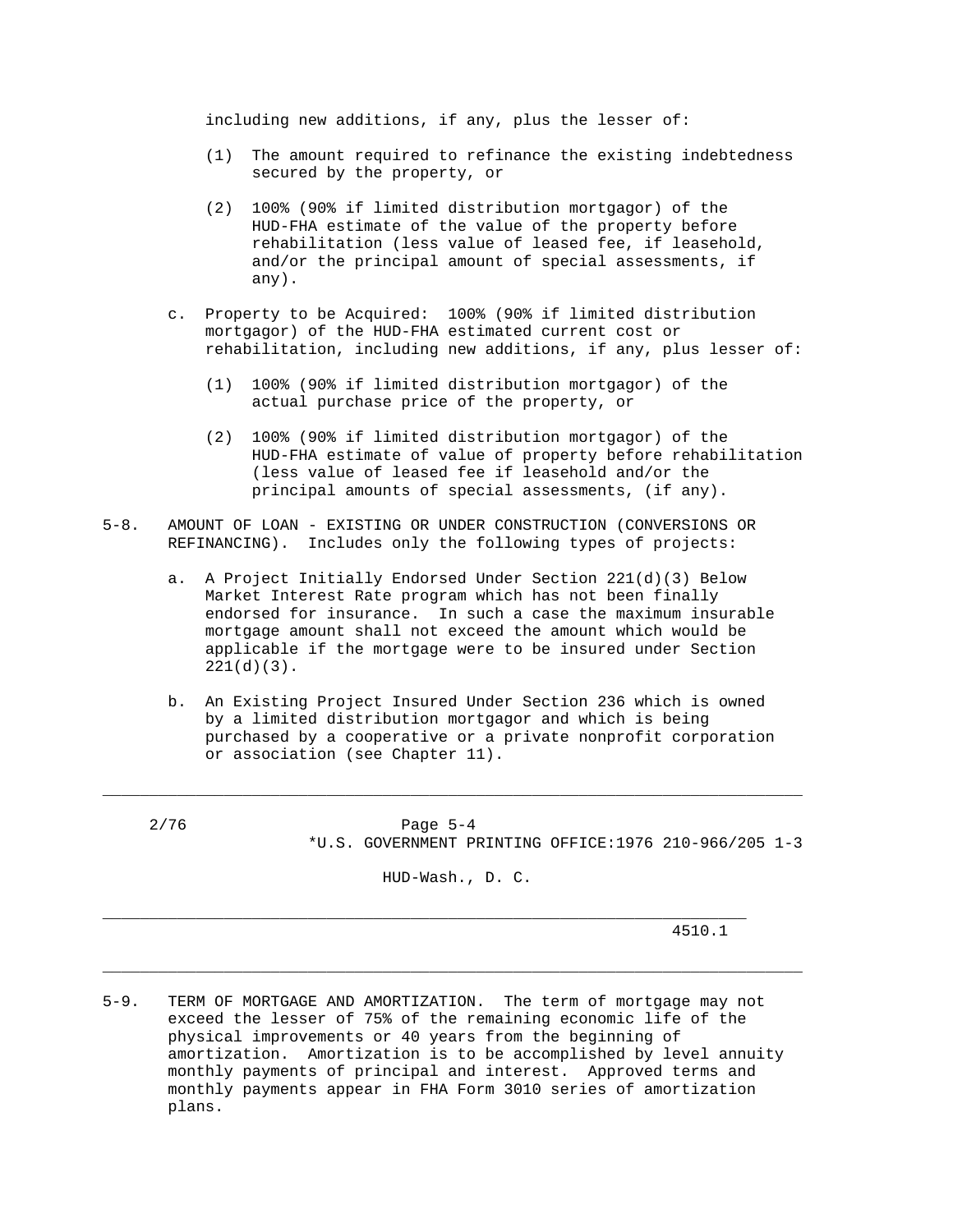- 5-10. ACCEPTABILITY OF COOPERATIVE MEMBERS. Regardless of whether a cooperative originated on a management-type basis or involves a transfer from an investor-sponsor mortgagor, the acceptability of members will be determined as prescribed trader Section 213 instructions (see Reference (4) of the Foreword) with the following exceptions:
	- a. The Required Investment must not be less than 1% of the total cost to the subscriber, including any working capital deposit.
	- b. Each Cooperative Member must receive HUD-FHA approval.
	- c. In Determining the Prospective Member's Ability to Pay, consideration must be given to any eligible assistance payment shown on FHA Form 3131 (Application for Eligibility Under Section 236).
- 5-11. INSURANCE OF ADVANCES INITIAL ADVANCE. When the mortgage transaction provides for insurance of advances during the construction period, any of the mortgage proceeds available for advance during the construction period in excess of the amount required for on-site construction, contingency reserve, if any, architect's fee, carrying charges (including AMPO, if any), consultant's fee, where applicable, financing, and legal and organization expense will be allocated to the acquisition cost of land. The amount allocated must not be in excess of HUD-FHA's estimate of fair market value of land (prior to the construction of the improvements built as a part of the project) or the actual purchase price, whichever is the lower, plus the required deposit for off-site construction, if any. The amount allocated may be approved for advance and insurance immediately following the initial endorsement of the credit instrument. The amount allocated to legal and organization expense will equal the HUD-FHA estimate. The actual expense incurred by the mortgagor in connection with legal and organization expense or the amount allocated, whichever is the lower, may likewise be approved for advance and insurance immediately following the initial endorsement of the credit instrument.

Page 5-5 6/73

\_\_\_\_\_\_\_\_\_\_\_\_\_\_\_\_\_\_\_\_\_\_\_\_\_\_\_\_\_\_\_\_\_\_\_\_\_\_\_\_\_\_\_\_\_\_\_\_\_\_\_\_\_\_\_\_\_\_\_\_\_\_\_\_\_\_\_\_\_\_\_\_\_\_\_

HUD-Wash., D. C.

\_\_\_\_\_\_\_\_\_\_\_\_\_\_\_\_\_\_\_\_\_\_\_\_\_\_\_\_\_\_\_\_\_\_\_\_\_\_\_\_\_\_\_\_\_\_\_\_\_\_\_\_\_\_\_\_\_\_\_\_\_\_\_\_\_\_\_\_\_\_\_\_\_\_\_

\_\_\_\_\_\_\_\_\_\_\_\_\_\_\_\_\_\_\_\_\_\_\_\_\_\_\_\_\_\_\_\_\_\_\_\_\_\_\_\_\_\_\_\_\_\_\_\_\_\_\_\_\_\_\_\_\_\_\_\_\_\_\_\_\_\_\_\_\_

4510.1

 a. When the Transaction Involves an Investor-Sponsor or Builder-Seller Mortgagor, if any portion of the mortgage proceeds has been determined not to be available during the construction period, such amount shall be held in reserve and not allocated to the acquisition cost of land (refer to "Mortgage loan proceeds" under Estimated Requirements for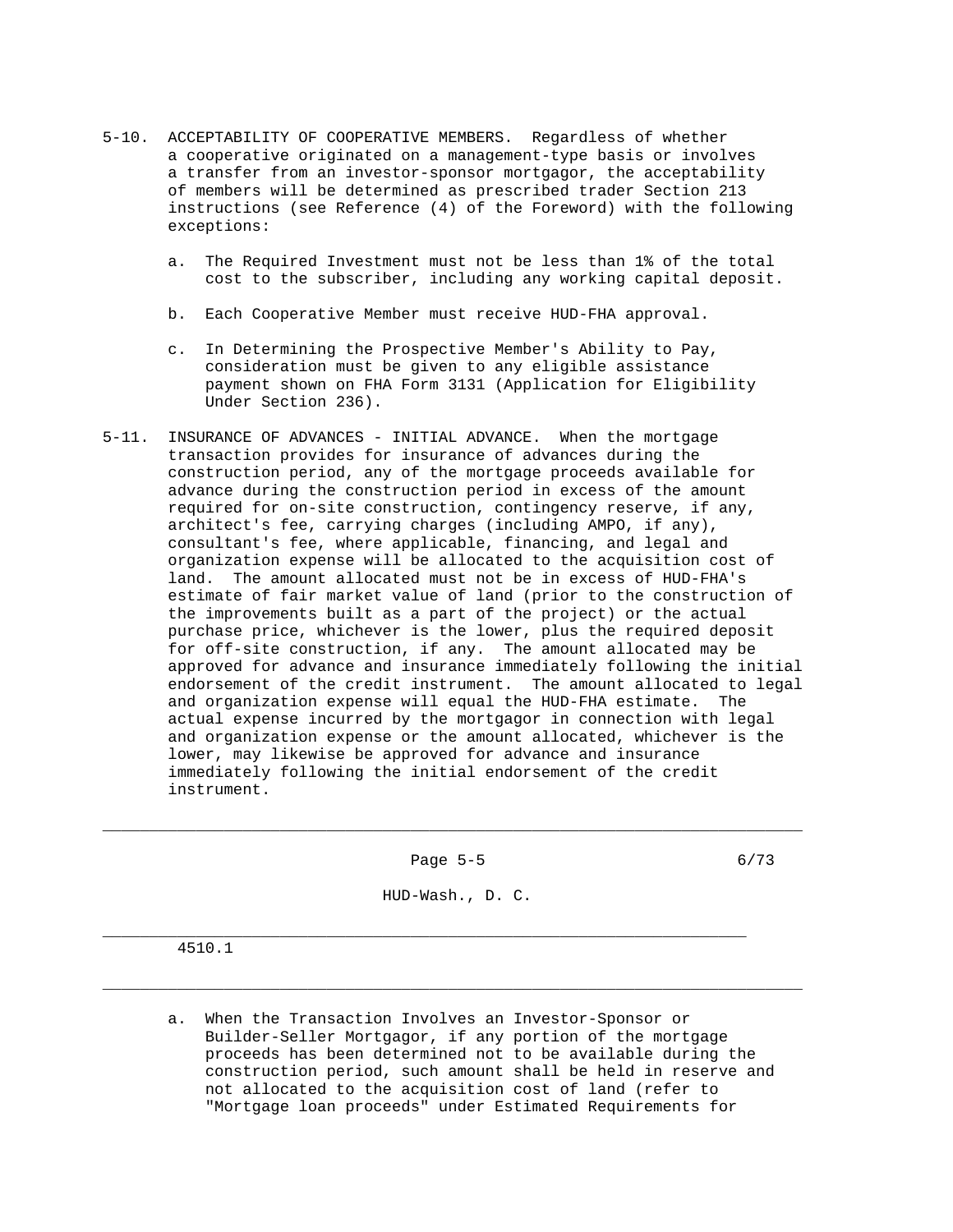Completion of Project on FHA Form 2264-A or FHA Form 2264-C, whichever is applicable).

- b. In the Case of a Management-Type Cooperative, the amount of allocation to land which may be approved for advance immediately following the initial endorsement for insurance shall not exceed: HUD-FHA "as is" value of the land, or the sum of the required working capital deposit plus the acquisition cost of the land, whichever is lower, plus the required deposit for off-site construction, if any.
- 5-12. INSURANCE OF ADVANCES FINAL ADVANCES. The amount to be approved for final advance will be in accordance with basic instructions. However, when the transaction involves an investor-sponsor or builder-seller mortgagor, if any portion of the mortgage proceeds must be withheld pending completion of the sale to the cooperative (management-type) mortgagor or the nonprofit mortgagor, as the case may be, the approval of the final advance shall be conditioned upon establishing an escrow fund for the amount of the mortgage proceeds which must be withheld.
- 5-13. OPERATING LOSS LOANS (TWO YEAR LOSSES). Pursuant to the provisions of Section 223(d) of the National Housing Act, the mortgagor may request and the Assistant Secretary-FHA Commissioner may insure an operating loss loan to cover the excess of taxes, interest, mortgage insurance premiums, hazard insurance premiums, and the expense of maintenance and operation of the project over project income during the first two years following the date of completion of the project. Mortgage credit processing shall be completed in accordance with basic Section 223 instructions for Operating Loss Loans - Two Year Operating Losses.

6/73 Page 5-6

\_\_\_\_\_\_\_\_\_\_\_\_\_\_\_\_\_\_\_\_\_\_\_\_\_\_\_\_\_\_\_\_\_\_\_\_\_\_\_\_\_\_\_\_\_\_\_\_\_\_\_\_\_\_\_\_\_\_\_\_\_\_\_\_\_\_\_\_\_\_\_\_\_\_\_

HUD-Wash., D. C.

\_\_\_\_\_\_\_\_\_\_\_\_\_\_\_\_\_\_\_\_\_\_\_\_\_\_\_\_\_\_\_\_\_\_\_\_\_\_\_\_\_\_\_\_\_\_\_\_\_\_\_\_\_\_\_\_\_\_\_\_\_\_\_\_\_\_\_\_\_\_\_\_\_\_\_

\_\_\_\_\_\_\_\_\_\_\_\_\_\_\_\_\_\_\_\_\_\_\_\_\_\_\_\_\_\_\_\_\_\_\_\_\_\_\_\_\_\_\_\_\_\_\_\_\_\_\_\_\_\_\_\_\_\_\_\_\_\_\_\_\_\_\_\_\_ 4510.1

### SECTION 3. VALUATION PROCESSING

- 5-14. GENERAL. The processor will be guided by basic instructions (see Reference (15) of the Foreword) with the following modifications. This Section describes a method of performing valuation processing to develop feasible projects under Section 236.
- 5-15. INITIAL CONFERENCE. See Chapter 4, paragraph 4-2. of this Handbook.
- 5-16. INCOME LIMITS. The "regular" adjusted income limits for assisted admission to most Section 236 projects during the initial rent-up period (that period until occupancy is 93% to 95% complete) are equal to 135% of the public housing income limits for the area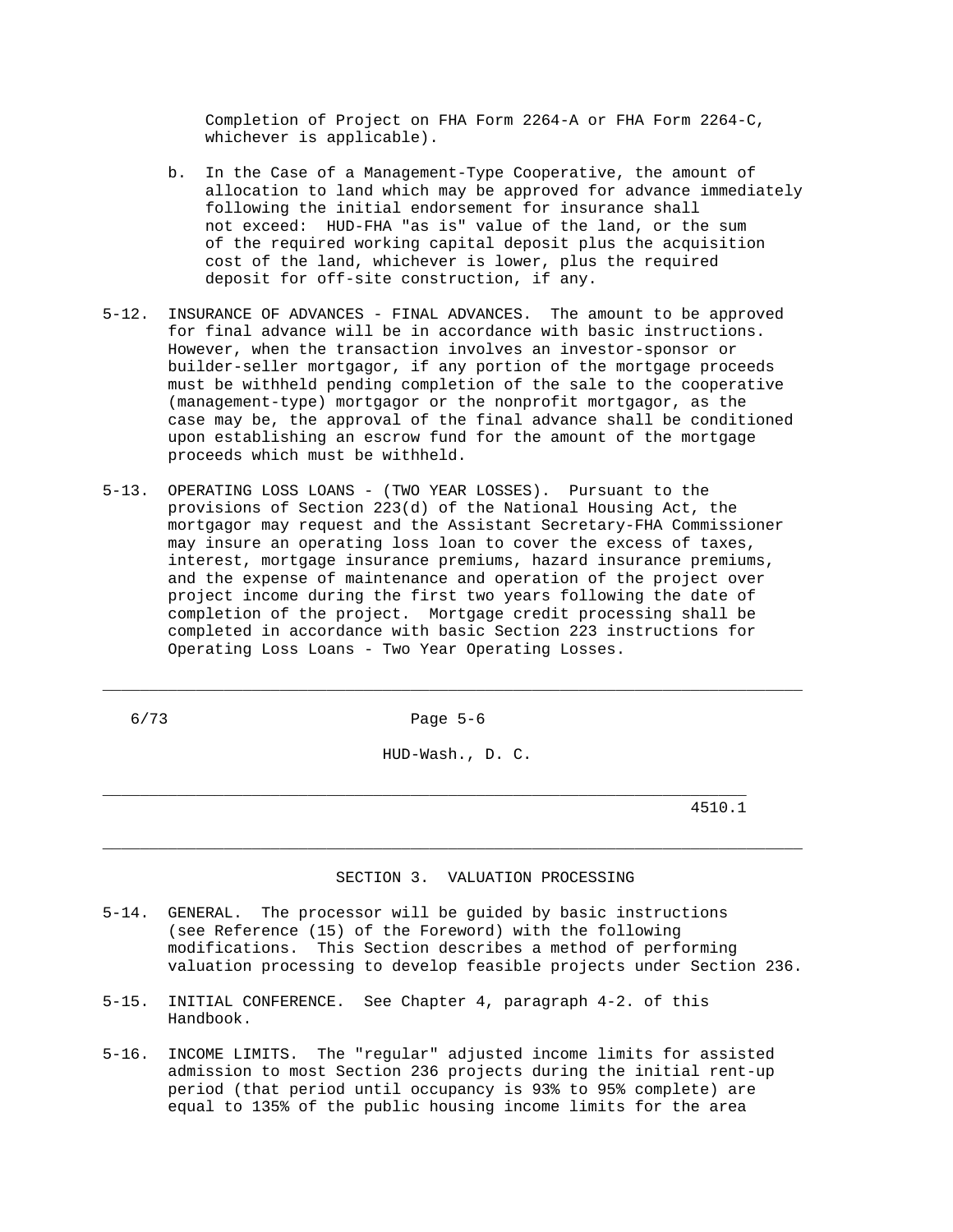in which the project is located. In addition, the statute provides that up to 20% of the total contract authority approved for the program may be made available for tenants with incomes above the 135% "regular" income limits, provided their incomes are not in excess of 90% of the limits prescribed for projects financed with Section 221(d)(3) Below Market Interest Rate (BMIR) mortgages. The limits which are equal to 90% of BMIR limits are called "exception" income limits. The authority for the use of exception income limits can be used in three ways, as follows:

- a. First. To allow a certain number of exception income limit tenants into a project which was processed using regular income limits. With the permission of the Area or Insuring Office Director, up to 10% of the tenants in a project, who will receive the benefit of subsidy, may have incomes up to the applicable exception income limits for the area in which the project is located. Exception income limits are not to be used simply to generate more income for the project by setting higher "basic" rents for exception income limit families. Basic rental charges for all tenants in a Section 236 project must be those established in processing, unless rent increases are necessitated by increases in project costs.
- b. Second. To allow for the design of entire projects for exception income limit tenants. In making proper use of the exception limits for purposes of design and feasibility, offices must understand that the income limits have no direct relationship to construction costs. In certain areas where high costs prevail and preclude the construction of Section 236 housing with basic rentals within the regular income limits, projects may be designed so that basic unit rentals

Page 5-7

\_\_\_\_\_\_\_\_\_\_\_\_\_\_\_\_\_\_\_\_\_\_\_\_\_\_\_\_\_\_\_\_\_\_\_\_\_\_\_\_\_\_\_\_\_\_\_\_\_\_\_\_\_\_\_\_\_\_\_\_\_\_\_\_\_\_\_\_\_\_\_\_\_\_\_

\_\_\_\_\_\_\_\_\_\_\_\_\_\_\_\_\_\_\_\_\_\_\_\_\_\_\_\_\_\_\_\_\_\_\_\_\_\_\_\_\_\_\_\_\_\_\_\_\_\_\_\_\_\_\_\_\_\_\_\_\_\_\_\_\_\_\_\_\_\_\_\_\_\_\_

\_\_\_\_\_\_\_\_\_\_\_\_\_\_\_\_\_\_\_\_\_\_\_\_\_\_\_\_\_\_\_\_\_\_\_\_\_\_\_\_\_\_\_\_\_\_\_\_\_\_\_\_\_\_\_\_\_\_\_\_\_\_\_\_\_\_\_\_\_ 4510.1

> will be in excess of the regular income limits, but within the exception income limits. In designing projects specifically for exception income limit occupants, extra care should be taken to assure that basic annual rentals are well within 25% of the applicable exception income limits.

- c. Third. To allow for the design of projects in which one portion is for regular income limit tenants and one portion is for exception income limit tenants. While processing of this type of project is more complicated, it is sometimes the only way in which larger units will be feasible within the cost limitations inherent in the program.
- 5-17. RECORDS.

6/73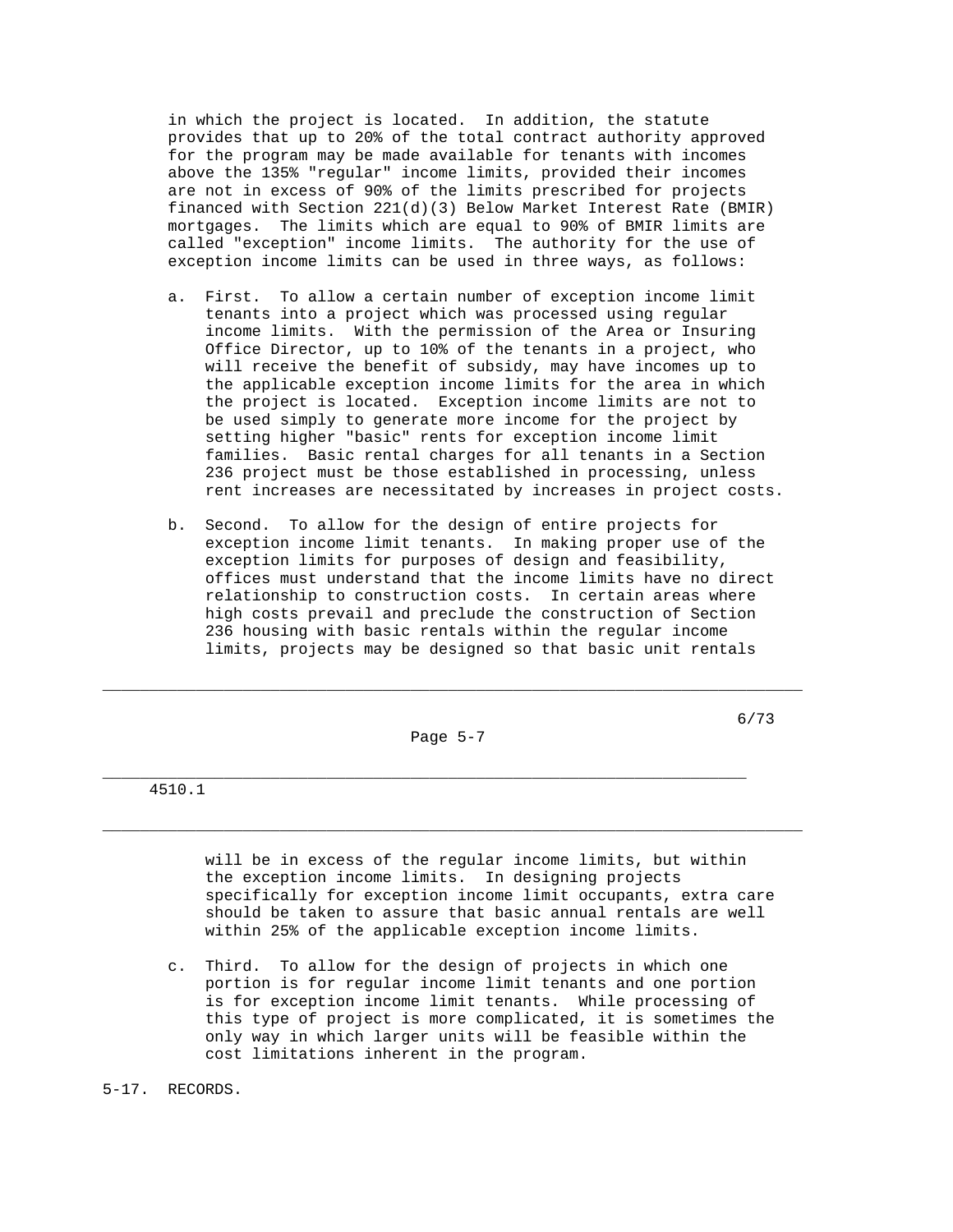- a. Field offices must keep complete records and report to the Comptroller the amounts of contract authority which are used in connection with exception income limit units in all of the three foregoing categories in order to make certain that we do not exceed the 20% statutory limit on nation-wide use of contract authority in connection with exception income limits. Each field office should restrict its use of exception income limits to 15% of the contract authority allocated to it. If additional authority for exception income limits is needed, Regional Administrators should be contacted. When a Region's exception income limit authority (15% of total Regional allocation) has been exhausted, the Regional Administrator may request additional exception income limit authority from the Office of Subsidized Housing Programs, Washington, D. C.
- b. Subsequent to the initial rent-up period of all Section 236 projects, assisted admission is available to tenants whose incomes are within either of the applicable income limits; however, preference for occupancy must be given to displacees and families whose incomes are within the lowest practicable limits for obtaining rental accommodations in projects assisted under this program.
- 5-18. MARKET RENT. Section 236 regulatious require that a maximum rental charge be determined on the basis of the cost of operating a specific project plus the payment of principal, interest, and mortgage insurance premium which the mortgagor is obligated to pay under the mortgage on the project. A rent formula is applied to calculate the minimum rent necessary to fulfill the operational

6/73 Page 5-8

\_\_\_\_\_\_\_\_\_\_\_\_\_\_\_\_\_\_\_\_\_\_\_\_\_\_\_\_\_\_\_\_\_\_\_\_\_\_\_\_\_\_\_\_\_\_\_\_\_\_\_\_\_\_\_\_\_\_\_\_\_\_\_\_\_\_\_\_\_

\_\_\_\_\_\_\_\_\_\_\_\_\_\_\_\_\_\_\_\_\_\_\_\_\_\_\_\_\_\_\_\_\_\_\_\_\_\_\_\_\_\_\_\_\_\_\_\_\_\_\_\_\_\_\_\_\_\_\_\_\_\_\_\_\_\_\_\_\_\_\_\_\_\_\_

\_\_\_\_\_\_\_\_\_\_\_\_\_\_\_\_\_\_\_\_\_\_\_\_\_\_\_\_\_\_\_\_\_\_\_\_\_\_\_\_\_\_\_\_\_\_\_\_\_\_\_\_\_\_\_\_\_\_\_\_\_\_\_\_\_\_\_\_\_\_\_\_\_\_\_

4510.1

 and debt service requirements of a market rate mortgage. In some instances, because of marginal locations, inappropriate design or other factors, Section 236 rent formula rents have been higher than rents for which comparable unsubsidized units were available. The total dependency of such projects on the subsidized market precludes tenants who might provide significant economic integration.

- a. Valuation Processing Procedures are designed to ensure that the market rents developed from the Section 236 rent formula are not in excess of those that a non-subsidized tenant would pay for equivalent services.
- b. The Effect of Requiring a "Market Rent" which does not exceed comparable market rents is to locate Section 236 projects so that they can be expected to attract tenants able to pay market rent as well as tenants who will be subsidized. (See paragraph 5-25. of this Handbook.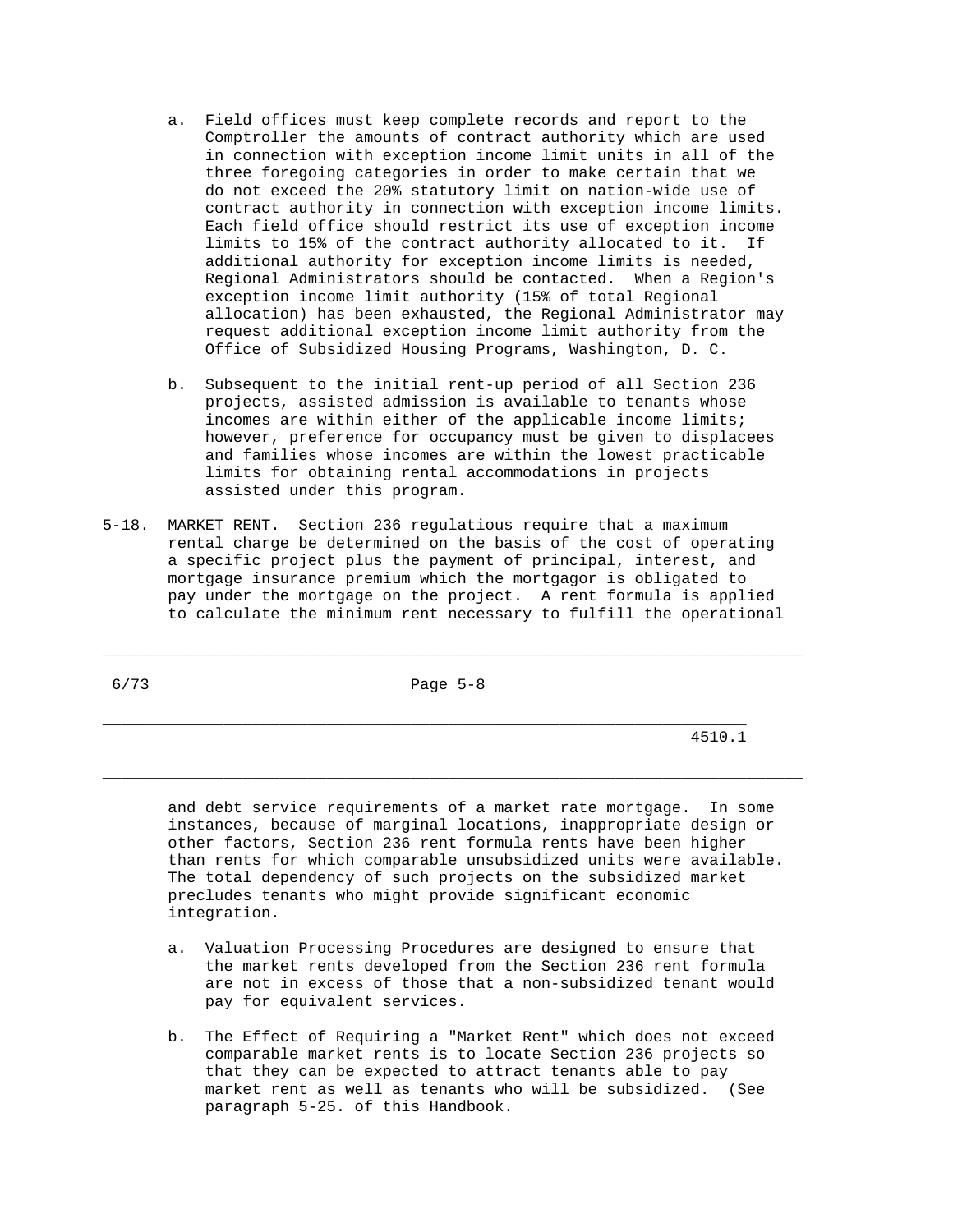- 5-19. BASIC RENT. Basic rent is the rent rate necessary to cover a vacancy factor, collection loss, and pay operating expenses and principal and interest on a hypothetical level annuity mortgage with interest at 1%.
- 5-20. COMMERCIAL RENTS. Commercial space is not subsidized. Rent estimates for commercial space must be realistic and competitive.
	- a. Factors. With regard to commercial rents, two factors must be considered:
		- (1) What rents can be obtained, and
		- (2) Whether such rents will support a pro rata share (based, in part, on area and any special costs) of total expenses and debt service on the market rate mortgage.
	- b. Pro Rata Share. If the proposed commercial portion of a project cannot carry its pro rata share, it, except for space which provides essential services for the benefit of project occupants (such as laundry and required parking facilities) must be reduced until it can carry its share. Except in urban renewal areas, rentable commercial space shall not exceed 10% of all net rentable floor area (total of residential and commercial). While there is no percentage limitation applicable to commercial space in urban renewal

Page 5-9

\_\_\_\_\_\_\_\_\_\_\_\_\_\_\_\_\_\_\_\_\_\_\_\_\_\_\_\_\_\_\_\_\_\_\_\_\_\_\_\_\_\_\_\_\_\_\_\_\_\_\_\_\_\_\_\_\_\_\_\_\_\_\_\_\_\_\_\_\_\_\_\_\_\_\_

\_\_\_\_\_\_\_\_\_\_\_\_\_\_\_\_\_\_\_\_\_\_\_\_\_\_\_\_\_\_\_\_\_\_\_\_\_\_\_\_\_\_\_\_\_\_\_\_\_\_\_\_\_\_\_\_\_\_\_\_\_\_\_\_\_\_\_\_\_

\_\_\_\_\_\_\_\_\_\_\_\_\_\_\_\_\_\_\_\_\_\_\_\_\_\_\_\_\_\_\_\_\_\_\_\_\_\_\_\_\_\_\_\_\_\_\_\_\_\_\_\_\_\_\_\_\_\_\_\_\_\_\_\_\_\_\_\_\_\_\_\_\_\_\_

6/73

## 4510.1

 areas, each project must be predominantly residential and the commercial areas must produce sufficient income to meet the same test required for commercial areas in non-urban renewal areas. Caution must be used when planning a large proportion of commercial space for a project intended for residential use since failure of commercial facilities could cause the failure of an otherwise sound project.

 c. Exceptions to the limitation on commercial space may occasionally be warranted when considering the retention of existing commercial facilities in rehabilitation projects located in non-urban renewal areas. These proposals must be referred, through the Regional Administrator, to the Director for Subsidized Housing Programs for his determination. Only those proposals recommended by the Field Office Director and meeting the following criteria will be considered for approval as exceptions:

(1) The excess commercial space must be either (a)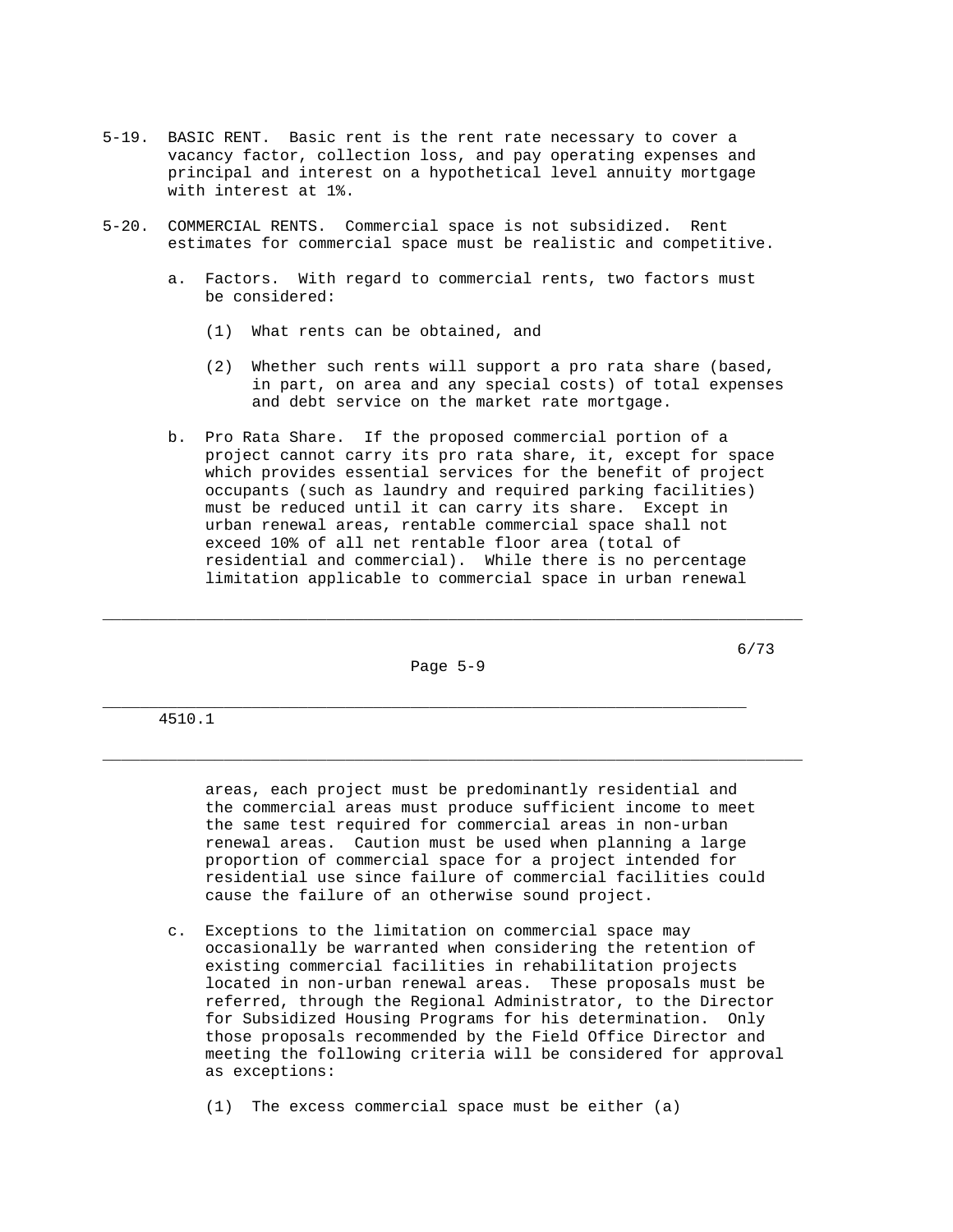unsuitable for conversion, or (b) prohibitively expensive to convert to residential use.

- (2) The excess commercial space must not require excessive expenditure for rehabilitation to become suitable for commercial use.
- (3) It must be ascertained that there will be a continuing demand for the excess commercial space at not less than the rental rates assigned to this space in processing.
- 5-21. FEASIBILITY PROCESSING PROCEDURE. When the application for feasibility determination is received, the MFC or Program Manager will review the sponsor's total estimated replacement cost to determine whether it conforms to the guidelines established at the initial conference. If it does not conform to these guidelines, or the application is incomplete, it is returned to the sponsor without further processing. If it conforms to the guidelines and the submission is complete, the application and exhibits are to be forwarded to the Technical Services Branch (area offices) or underwriting processors (insuring offices) for processing. Appendices 11, 13, 14, and 15 furnish an example of valuation processing accomplished in the following steps:

\_\_\_\_\_\_\_\_\_\_\_\_\_\_\_\_\_\_\_\_\_\_\_\_\_\_\_\_\_\_\_\_\_\_\_\_\_\_\_\_\_\_\_\_\_\_\_\_\_\_\_\_\_\_\_\_\_\_\_\_\_\_\_\_\_\_\_\_\_\_\_\_\_\_\_

\_\_\_\_\_\_\_\_\_\_\_\_\_\_\_\_\_\_\_\_\_\_\_\_\_\_\_\_\_\_\_\_\_\_\_\_\_\_\_\_\_\_\_\_\_\_\_\_\_\_\_\_\_\_\_\_\_\_\_\_\_\_\_\_\_\_\_\_\_\_\_\_\_\_\_

| 6/73 |           |
|------|-----------|
|      | Page 5-10 |

\_\_\_\_\_\_\_\_\_\_\_\_\_\_\_\_\_\_\_\_\_\_\_\_\_\_\_\_\_\_\_\_\_\_\_\_\_\_\_\_\_\_\_\_\_\_\_\_\_\_\_\_\_\_\_\_\_\_\_\_\_\_\_\_\_\_\_\_\_ 4510.1 CHG

- (5-21) a. Review Sponsor's Application and fill in Sections A, B, C and D of FHA Form 2264 (omitting rents at this time). Write "BASIC RENT" beside "C, ESTIMATE OF INCOME." (Please see Appendix 11.)
	- b. Review Section 236 Market Analysis to determine the overall market need for the number of units and composition proposed.
	- c. From the Data Bank, select tentative comparable properties, preferably those which include in the tenants' rent the same utilities and services as would be included in the proposed project. (Please see Reference (15) of the Foreword.)
	- d. Visit the Proposed Site and Competing Sites which have been sold recently to estimate the market price of the land. Also visit comparable properties which may be used to supply data for sales and operating expense estimates.
	- e. Complete Page 3 of FHA Form 2264 and estimate land value. (See Reference (16) of the Foreword.)
	- f. Estimate the annual expense of the proposed project on the Expenses Worksheet (FHA Form 2274). Adjustments must be made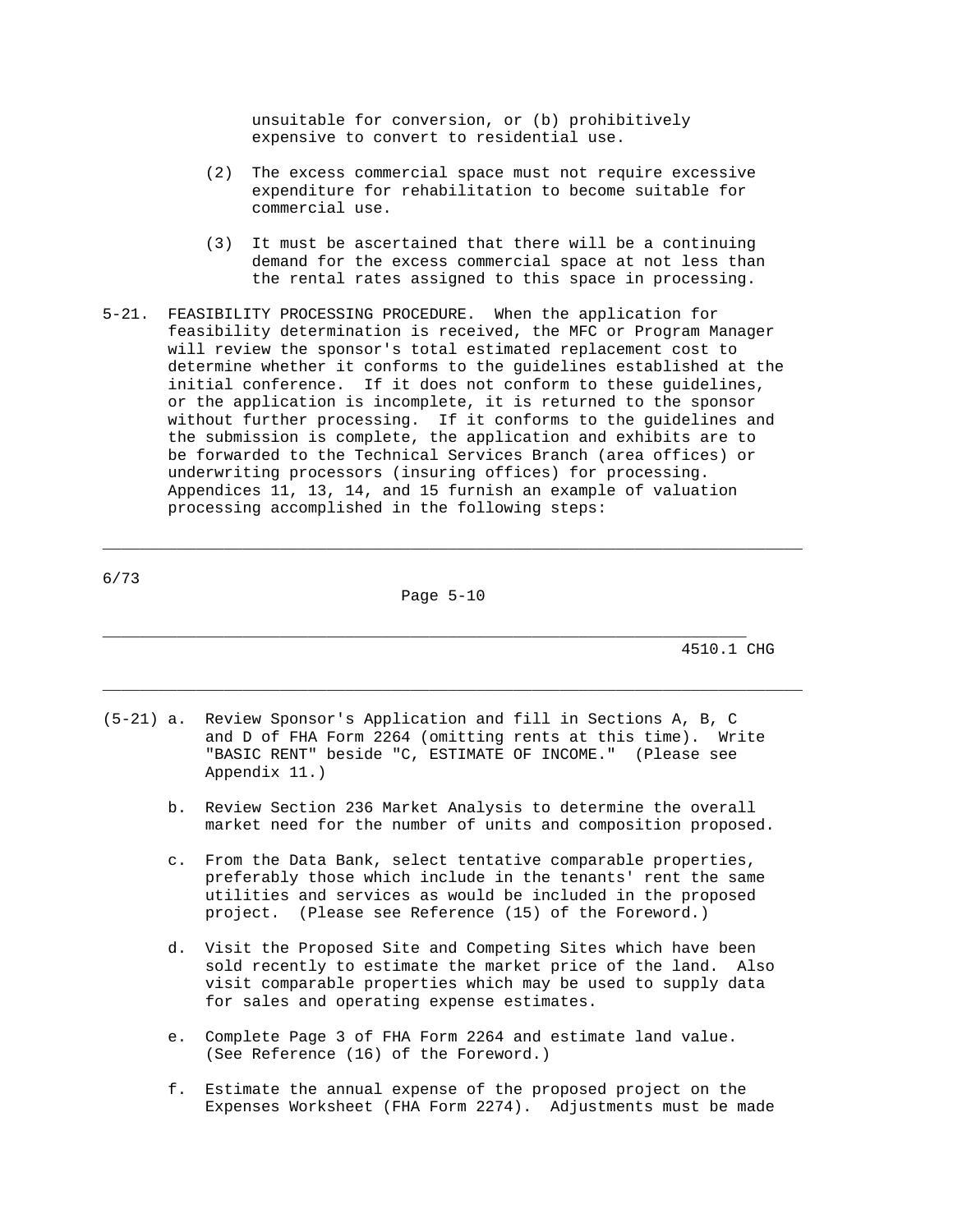for utilities furnished and other significant differences between the comparable and proposed project data on FHA Form 2274. Entries should be made in common units of comparison (such as P.U.P.A., P.U.P.M., Per S.F.) to facilitate comparison and adjustment. An adjustment is to be made for "Trend" to account for changes expected to occur between the date of the data being used and the time the project is scheduled for completion. (Please see Reference (16) of the Foreword.)

- g. Use the Cost provided by the Cost Analyst on Line G-50 of FHA Form 2264 and complete the Total Estimated Replacement Cost of project (following FHA Form 2264 instructions). AMPO is included for nonprofit mortgagors only. Include 1-1/2% FNMA Fee for all mortgagors. Consultant Fee may be included for nonprofit mortgagors only.
- h. Interest During Construction is to be computed at the market interest rate for the estimated construction period. The loan ratio will be 100% for nonprofit and cooperative mortgagors and 90% for limited distribution mortgagors.

Page 5-11 8/75

\_\_\_\_\_\_\_\_\_\_\_\_\_\_\_\_\_\_\_\_\_\_\_\_\_\_\_\_\_\_\_\_\_\_\_\_\_\_\_\_\_\_\_\_\_\_\_\_\_\_\_\_\_\_\_\_\_\_\_\_\_\_\_\_\_\_\_\_\_\_\_\_\_\_\_

\_\_\_\_\_\_\_\_\_\_\_\_\_\_\_\_\_\_\_\_\_\_\_\_\_\_\_\_\_\_\_\_\_\_\_\_\_\_\_\_\_\_\_\_\_\_\_\_\_\_\_\_\_\_\_\_\_\_\_\_\_\_\_\_\_\_\_\_\_

\_\_\_\_\_\_\_\_\_\_\_\_\_\_\_\_\_\_\_\_\_\_\_\_\_\_\_\_\_\_\_\_\_\_\_\_\_\_\_\_\_\_\_\_\_\_\_\_\_\_\_\_\_\_\_\_\_\_\_\_\_\_\_\_\_\_\_\_\_\_\_\_\_\_\_

4510.1 CHG

- i. BSPRA is to be included for limited distribution mortgagors in lieu of builder's profit, except as provided in Chapter 4, paragraph 4-9. of this Handbook.
	- (1) When re-processing is required as indicated in paragraph 4-9.a., the Project Appraiser shall complete a new FHA Form 2264 in which SPRA will be included in lieu of BSPRA in Item G-68 of that form, and the words "Builder and" in the Item are to be deleted. Reference 16 of the Foreword provide formats to be used, as appropriate, in arriving at the estimated replacement cost of projects involving SPRA.
	- (2) The rent formula must be recomputed on all re-processed cases. Also, it shall be recomputed in all cases in which SPRA is substituted for BSPRA at the time of cost certification. The mortgage credit processor shall inform the Project Appraiser when this substitution has been accomplished.

 this revision, in order to reflect the fact that the subsidy will be received based on the total mortgage amount. The

\* 5-22. RENT FORMULA PROCESSING. A revised Rent Formula for all cases not receiving tax abatement is shown in Appendix 14 revised 5/75. This Rent Formula in the revised Appendix 14 is to be used in Conditional Commitment and Firm Commitment processing for all cases not receiving tax abatement, upon receipt of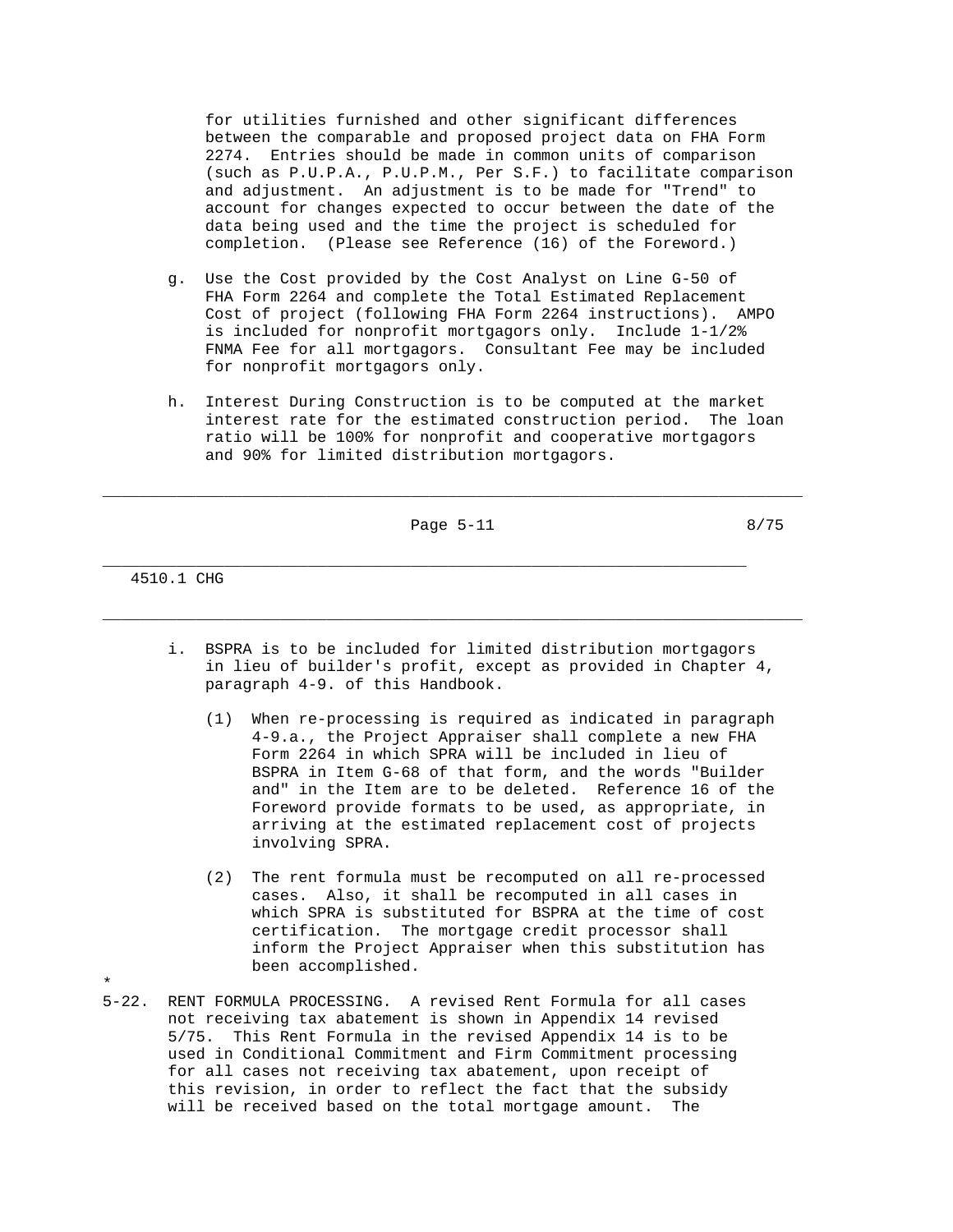new rent formula is no more restrictive than the immediately preceding outstanding instructions, and therefore it is anticipated that application of the new rent formula in accord with the instructions below will not reduce the mortgage amount obtainable as stated in a Feasibility Letter, SAMA Letter or Conditional Commitment issued to a sponsor in the last previous processing. (For projects with tax abatement, see paragraph 5-31.) For projects with no tax abatement, complete the Section 236 Rent Formula, Appendix 14, revised 5/75, as follows:

 Line 1a. Enter Total Replacement Cost of Project from Form 2264 or, for cooperatives, from Form 2264B. \*

8/75 Page 5-12

\_\_\_\_\_\_\_\_\_\_\_\_\_\_\_\_\_\_\_\_\_\_\_\_\_\_\_\_\_\_\_\_\_\_\_\_\_\_\_\_\_\_\_\_\_\_\_\_\_\_\_\_\_\_\_\_\_\_\_\_\_\_\_\_\_\_\_\_\_\_\_\_\_\_\_

HUD-Wash., D. C.

\_\_\_\_\_\_\_\_\_\_\_\_\_\_\_\_\_\_\_\_\_\_\_\_\_\_\_\_\_\_\_\_\_\_\_\_\_\_\_\_\_\_\_\_\_\_\_\_\_\_\_\_\_\_\_\_\_\_\_\_\_\_\_\_\_\_\_\_\_\_\_\_\_\_\_

4510.1 CHG

Line 1b. Maximum Cost Supportable by Market Comparison Rents. Enter the amount from Appendix 3 revised 5/75, using income from all sources. Line 1b is not applicable to projects which received a Feasibility Letter on or before April 11, 1972.

\_\_\_\_\_\_\_\_\_\_\_\_\_\_\_\_\_\_\_\_\_\_\_\_\_\_\_\_\_\_\_\_\_\_\_\_\_\_\_\_\_\_\_\_\_\_\_\_\_\_\_\_\_\_\_\_\_\_\_\_\_\_\_\_\_\_\_\_\_

- Line 1c. Cost Supportable by Maximum Basic Rents Less PBE. Enter amount from Appendix 30.
- Line 1d. Least of Lines 1a, 1b and 1c.
- Line 2. Total Mortgage Amount. Multiply Line 1d by the loan to cost ratio (90% for LD or 100% for NP or Cooperative). If a mortgage is limited to a lesser amount by Form 2264A, enter the total project mortgage permitted. (Special instructions for cases which have received Feasibility Letter, SAMA Letter or Conditional Commitment containing a mortgage amount based on processing under previous

 Appendix 14, before receipt of appendix 14 revised 5/75:

- (1) Lines 1a through 1d are completed in accord with instructions for revised Appendix 14.
- (2) If resulting mortgage amount in Line 2 would be less than mortgage amount stated by the previous Feasibility Letter, SAMA Letter or Conditional Commitment, the mortgage amount in the last previous letter or commitment would be entered in Line 2, together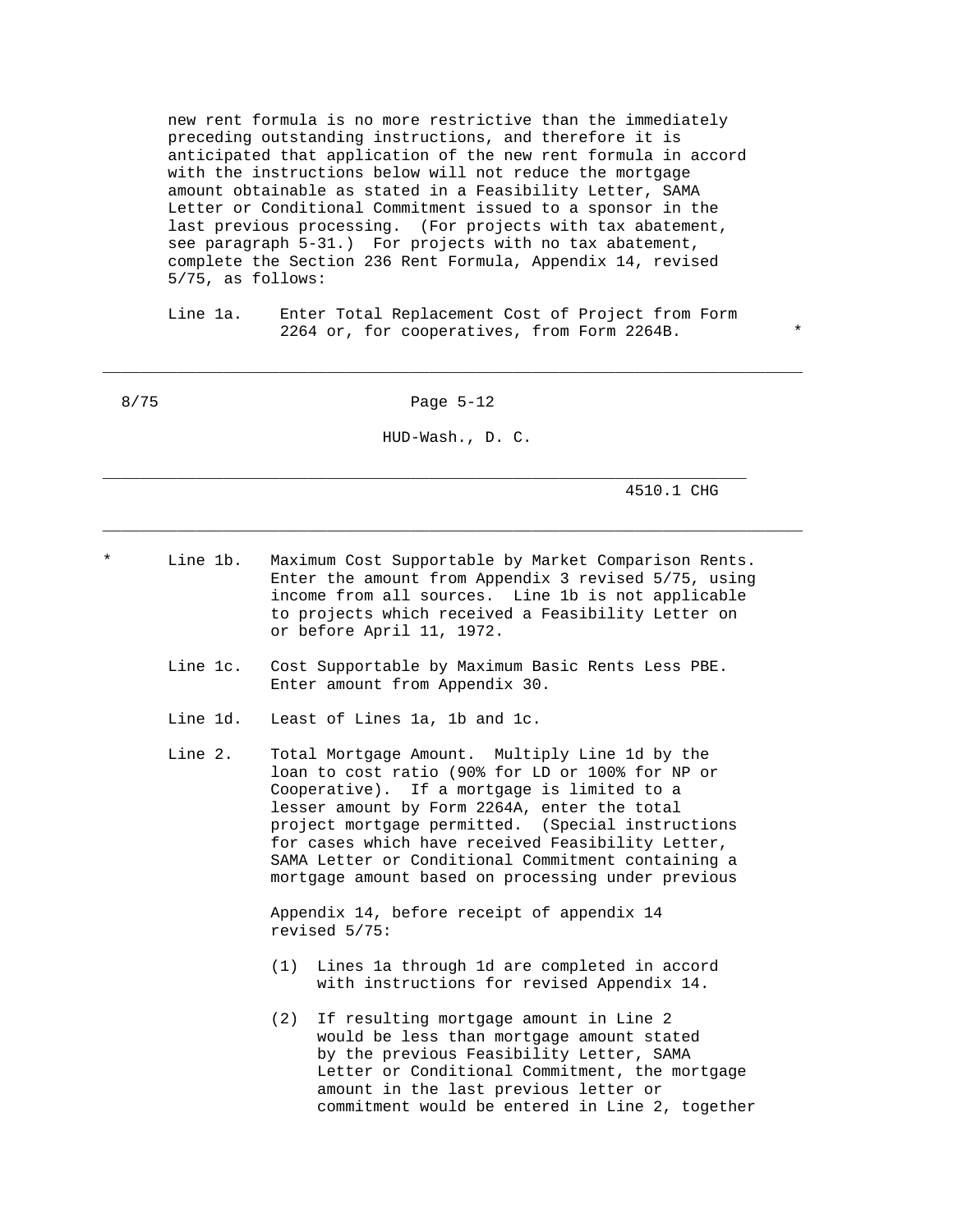with a reference on the dotted line for Line 2 giving date and kind of letter or commitment, such as, "Conditional Commitment 2/17/75 \$850,000." Any increase in commitment amount, in subsequent processing stages through Firm Commitment, however, would require Line 2, Total Mortgage Amount, to be consistent with the entries in Lines 1a, 1b,  $1c$  and  $1d.$ )

Page 5-13 8/75

\_\_\_\_\_\_\_\_\_\_\_\_\_\_\_\_\_\_\_\_\_\_\_\_\_\_\_\_\_\_\_\_\_\_\_\_\_\_\_\_\_\_\_\_\_\_\_\_\_\_\_\_\_\_\_\_\_\_\_\_\_\_\_\_\_\_\_\_\_\_\_\_\_\_\_

HUD-Wash., D. C.

\_\_\_\_\_\_\_\_\_\_\_\_\_\_\_\_\_\_\_\_\_\_\_\_\_\_\_\_\_\_\_\_\_\_\_\_\_\_\_\_\_\_\_\_\_\_\_\_\_\_\_\_\_\_\_\_\_\_\_\_\_\_\_\_\_\_\_\_\_\_\_\_\_\_\_

\_\_\_\_\_\_\_\_\_\_\_\_\_\_\_\_\_\_\_\_\_\_\_\_\_\_\_\_\_\_\_\_\_\_\_\_\_\_\_\_\_\_\_\_\_\_\_\_\_\_\_\_\_\_\_\_\_\_\_\_\_\_\_\_\_\_\_\_\_

4510.1 CHG

- Line 3. Equity Investment. Enter Line 2 divided by 9.
	- Line 4. Mortgagor's Annual Contribution. Enter the annual debt service requirement for level annuity principal and interest payments at 1% interest, multiplied by the total mortgage amount on Line 2.
	- Line 5. Self-explanatory.
	- Line 6. Enter annual payments to ground lease, if any. (Where the mortgage is on a leasehold estate, the replacement cost of project in Line 1a shall be the replacement cost of the leasehold estate; this is equal to the replacement cost in fee simple less the value of the leased fee, from Line K-6 of Form 2264. Also the maximum supportable cost in Line 1b shall be the maximum supportable cost of the leasehold estate rather than the maximum supportable cost in fee simple. This is accomplished by completing Appendix 3 revised 5/75,

 with the Annual Ground Rent included in Line 5 of Appendix 3."

- Line 7. Total Expense, Taxes and Reserves. Enter the amount from Form 2264 or Form 2264B. For cooperative projects this entry does not include the operating reserve (3%) or vacancy and collection loss reserve (2%). Provision for these reserves, totaling 5%, is made in the entry for Line 9.
- Line 8. Effective Gross Basic Rent. Self-explanatory.

Line 9. Gross Basic Rent. Self-explanatory.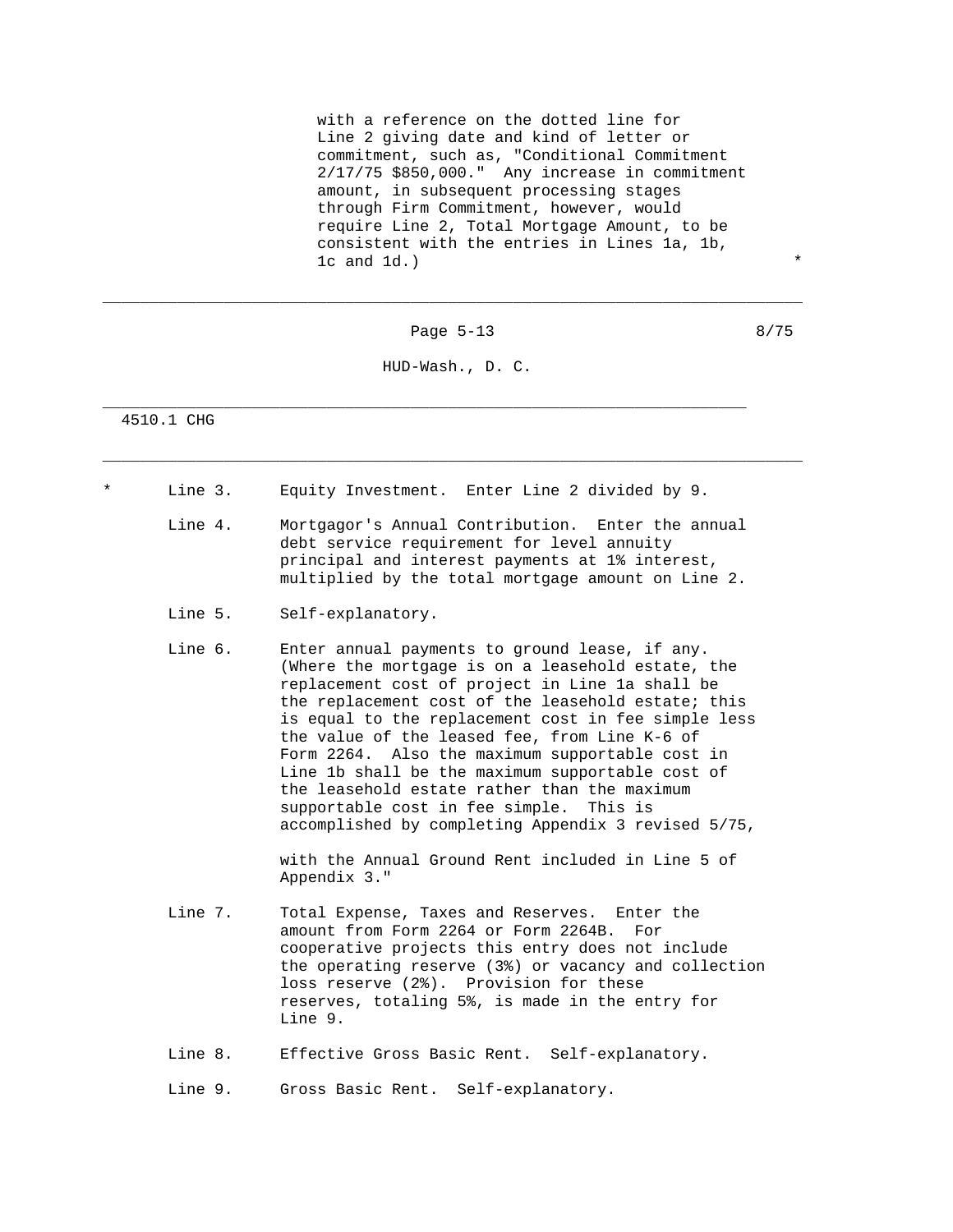Line 10. Annual Commercial Income, Parking and Laundry Income. Enter monthly total of commercial, parking and laundry income from Form 2264 or Form 2264B. The commercial income must be sufficient to pay the commercial area's share of expenses and debt service on the commercial share of cost, at market interest rates.

8/75 Page 5-14

\_\_\_\_\_\_\_\_\_\_\_\_\_\_\_\_\_\_\_\_\_\_\_\_\_\_\_\_\_\_\_\_\_\_\_\_\_\_\_\_\_\_\_\_\_\_\_\_\_\_\_\_\_\_\_\_\_\_\_\_\_\_\_\_\_\_\_\_\_\_\_\_\_\_\_

HUD-Wash., D. C.

\_\_\_\_\_\_\_\_\_\_\_\_\_\_\_\_\_\_\_\_\_\_\_\_\_\_\_\_\_\_\_\_\_\_\_\_\_\_\_\_\_\_\_\_\_\_\_\_\_\_\_\_\_\_\_\_\_\_\_\_\_\_\_\_\_\_\_\_\_\_\_\_\_\_\_

\_\_\_\_\_\_\_\_\_\_\_\_\_\_\_\_\_\_\_\_\_\_\_\_\_\_\_\_\_\_\_\_\_\_\_\_\_\_\_\_\_\_\_\_\_\_\_\_\_\_\_\_\_\_\_\_\_\_\_\_\_\_\_\_\_\_\_\_\_ 4510.1 CHG

- Line 11. Residential Annual Basic Rent. Annual Basic Rent to living units remains after the subtraction of income from commercial and parking and laundry income.
	- Line 12. Residential Monthly Basic Rent. Line 11 is divided by 12 months. The result is entered in Line H-1 of Form 2264 and allocated to the living units as shown in Appendix 15. Results may be rounded to the nearest dollar and entered in Line H-5 of Form 2264.
	- Line 13. Annual Subsidy. Multiply the total mortgage amount (from Line 2) by the subsidy rate from the Section 236 tables (Appendix 4) which corresponds to the mortgage term and market interest rate applicable to the subject mortgage transaction.
	- Line 14. Residential Annual Market Rent. The subsidy is added to the basic rent from living units. (Line 11 plus Line 13)
	- Line 15. Total Annual Market Rent. For rental projects, enter Line 14 plus Line 10. For cooperative projects, enter Line 14 plus annual commercial, parking and laundry income at 100% occupancy.
	- Line 16. Residential Monthly Market Rent. This is the monthly market rent from living units only. Enter Line 14 divided by 12 months. This amount is allocated to the living units by using Appendix 31, and the resulting Unit Market Rents by Formula are entered in Line H-6 of Form 2264.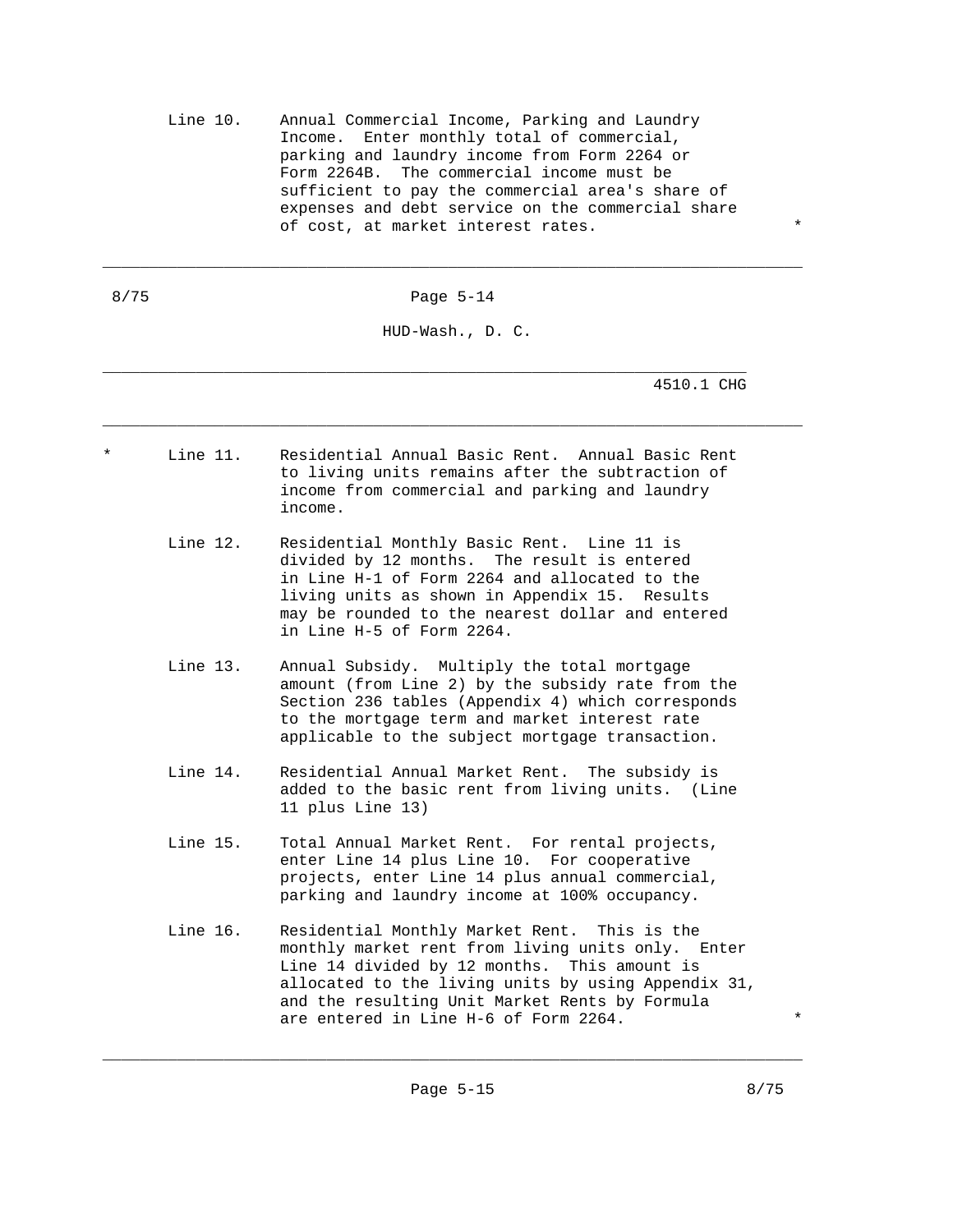\_\_\_\_\_\_\_\_\_\_\_\_\_\_\_\_\_\_\_\_\_\_\_\_\_\_\_\_\_\_\_\_\_\_\_\_\_\_\_\_\_\_\_\_\_\_\_\_\_\_\_\_\_\_\_\_\_\_\_\_\_\_\_\_\_\_\_\_\_\_\_\_\_\_\_

\_\_\_\_\_\_\_\_\_\_\_\_\_\_\_\_\_\_\_\_\_\_\_\_\_\_\_\_\_\_\_\_\_\_\_\_\_\_\_\_\_\_\_\_\_\_\_\_\_\_\_\_\_\_\_\_\_\_\_\_\_\_\_\_\_\_\_\_\_

# 4510.1 CHG

\* 5-22A. RENT FORMULA AFTER COST CERTIFICATION. After construction and cost certification have been completed, and the final mortgage amount has been determined, a final rent formula and rent allocation are completed by the appraiser, to derive basic rents and market rents by formula for each unit. This rent formula will reflect current mortgage amount, subsidy on the total mortgage amount, and up-to-date estimates of total operating expense, including taxes. This rent formula is applicable to all projects for which the final total mortgage amount has been determined after cost certification but may not be used until that time. Since it will be used only after the final mortgage amount has been determined, all lines whose purpose was to assist in finding mortgage limitations, have been eliminated.

 This rent formula in Appendix 32 is self-explanatory, containing instructions within it. It is to be applicable both to projects without tax abatement and also to projects receiving tax abatement. After cost certification and completion of the final rent formula and allocation of rents by Multifamily Valuation, Form 3126 shall be reviewed to assure that Item D of Form 3126 contains the correct final total mortgage amount to be insured. Since the subsidy will be applied to the entire mortgage amount, item 12A, "Amount of Insured Mortgage to be applied for," in Form 3126, and the quantity shown in item D of that form, "Amount of insured mortgage to be applied for," must be equal. If Item D does not contain the correct final total mortgage amount, an amended Form 3126 shall be prepared.

5-23. ALLOCATION OF BASIC RENT. Allocate the residential monthly basic rent, Line 12, to the project's rentable residential units. This can be accomplished in various ways but the total, multiplied by 12 (months) and rounded to the nearest dollar, must equal the entry in Line 11 of the rent formula, residential annual basic rent. None of the basic unit rents should exceed 1/48 of the applicable income limit for the unit. The allocation should follow the general pattern of the maximum permissible rents based on the appropriate income limits. The method of allocation described below (and illustrated in Appendix 14) is one practical means of obtaining unit rent allocations which meet the stated criteria: \*

\_\_\_\_\_\_\_\_\_\_\_\_\_\_\_\_\_\_\_\_\_\_\_\_\_\_\_\_\_\_\_\_\_\_\_\_\_\_\_\_\_\_\_\_\_\_\_\_\_\_\_\_\_\_\_\_\_\_\_\_\_\_\_\_\_\_\_\_\_

HUD-Wash., D. C.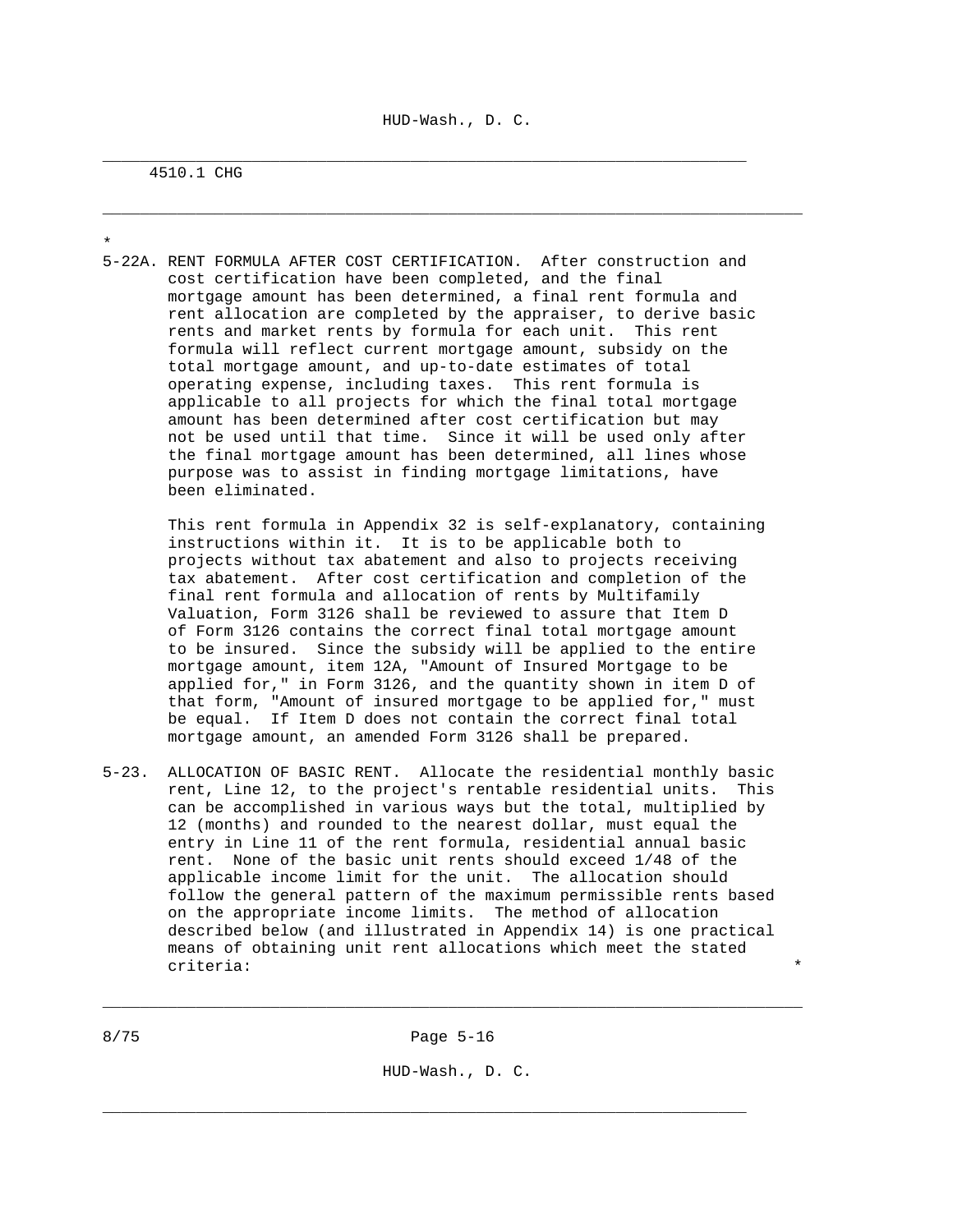a. Divide the Applicable Income Limit for each unit type by 48 and subtract Personal Benefit Expense (PBE), if any. Use one person family income limits for efficiency apartments; for other apartment types, assume two occupants per bedroom. (Thus, 0 BR - 1 person, 1 BR - 2 persons, 2 BR - 4 persons, 3 BR - 6 persons, and 4 BR - 8 persons); enter these rent limits in Section H, No. 4 of FHA Form 2264.

\_\_\_\_\_\_\_\_\_\_\_\_\_\_\_\_\_\_\_\_\_\_\_\_\_\_\_\_\_\_\_\_\_\_\_\_\_\_\_\_\_\_\_\_\_\_\_\_\_\_\_\_\_\_\_\_\_\_\_\_\_\_\_\_\_\_\_\_\_\_\_\_\_\_\_

- b. Calculate the Total Amount of Basic Unit Rents which could be obtained if the basic unit rentals were the maximum allowed by the applicable income limits less PBE.
- c. Divide the Residential Basic Monthly Rent, Line 12, by the total from Step (b). The resulting percentage or ratio should be carried out to a minimum of 6 digits and must be less than 100% or 1.0 or the project would not be feasible.
- d. Using the Percentage or Ratio from Step (c) as a conversion factor, calculate the basic rent for units. This is accomplished by multiplying the maximum allowable rent for each unit type from Section H, No. 4 of FHA Form 2264 by the conversion factor. The basic unit rents will need to be calculated to the nearest cent. If the total does not exactly equal the required rents for all family units as shown in Section H, No. 4 of FHA Form 2264 and Line 12 of the rent formula, the unit allocations should be adjusted so that the total exceeds the targeted total in Section H, No. 4 of FHA Form 2264 as little as possible.
- 5-24. COMPLETE FHA FORM 2264.
	- a. Enter the Basic Unit Rents in C-27 and the monthly total in C-28. Enter, in C-29, the rent for parking or garage space not intended for use by project tenants. Except in inner city areas where parking ratios are less than one to one, no separate charge for tenant parking is allowed. Line C-29 income should be treated as commercial income.
	- b. Enter all Other Commercial Income in C-30. Care must be taken not to overestimate commercial rents. Since commercial space is not subsidized and failure to obtain estimated commercial rents may cause the failure of an otherwise sound project, no large proportion of commercial space should be included in a project. In other than urban renewal areas, commercial space shall not exceed 10% of all net rentable floor area (residential and commercial).

\_\_\_\_\_\_\_\_\_\_\_\_\_\_\_\_\_\_\_\_\_\_\_\_\_\_\_\_\_\_\_\_\_\_\_\_\_\_\_\_\_\_\_\_\_\_\_\_\_\_\_\_\_\_\_\_\_\_\_\_\_\_\_\_\_\_\_\_\_\_\_\_\_\_\_

HUD-Wash., D. C.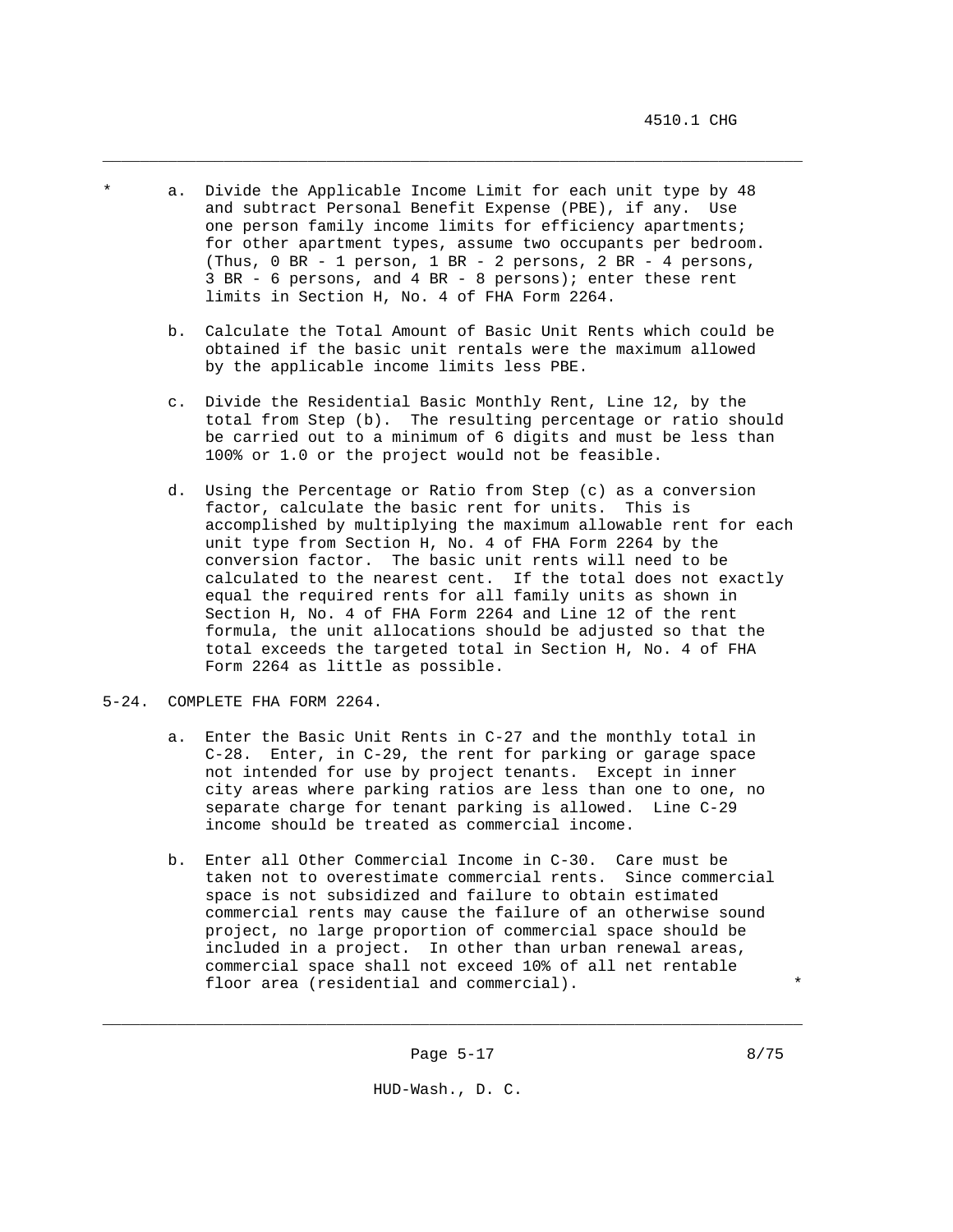\* (5-24) c. Multiply Total Project Income (C-31) by 12 (months) and enter the result rounded to the nearest dollar, in Lines C-32 and F-30. The result must exceed Line 9, Gross Basic Rent from the rent formula by no more than \$1. Section F entries will be the same as the corresponding entries from the rent formula.

\_\_\_\_\_\_\_\_\_\_\_\_\_\_\_\_\_\_\_\_\_\_\_\_\_\_\_\_\_\_\_\_\_\_\_\_\_\_\_\_\_\_\_\_\_\_\_\_\_\_\_\_\_\_\_\_\_\_\_\_\_\_\_\_\_\_\_\_\_\_\_\_\_\_\_

\_\_\_\_\_\_\_\_\_\_\_\_\_\_\_\_\_\_\_\_\_\_\_\_\_\_\_\_\_\_\_\_\_\_\_\_\_\_\_\_\_\_\_\_\_\_\_\_\_\_\_\_\_\_\_\_\_\_\_\_\_\_\_\_\_\_\_\_\_

- d. The Acceptability of Commercial Space in Section 236 projects depends on whether the rents obtainable in the market will support the cost of the commercial space at the market debt service rate. The testing of commercial space for acceptability is accomplished in three steps (see Appendix 17).
	- (1) The first step is a determination of net income potentially obtainable from the commercial space. This is accomplished by adjusting the market commercial rent for vacancy and collection losses and then subtracting expenses attributable to the commercial space from the effective gross commercial income.
	- (2) The second step is an allocation of a pro rata share of project cost to the commercial space. This is accomplished by finding the ratio of commercial structures cost, Line M-12 of (FHA Form 2264), to total structures cost, Line G-41 (FHA Form 2264), and then multiplying the total cost of project, Line G-73 (FHA Form 2264), by this ratio. The cost of all income producing commercial space, including garage and parking facilities not for the benefit of project tenants, is to be included in the entry for Line M-12 of FHA Form 2264.
	- (3) The third step is the determination of the net income needed to support the cost attributable to the commercial space. This is accomplished by multiplying the cost of the commercial space by the market debt service rate, including MIP, which is the sum of the P & I at 1% and the subsidy rate. The net income needed to support the cost attributable to the commercial space may in some cases exceed the net income obtainable from the market commercial rent. In this event, the commercial portion of the project, except for space which provides essential services for the benefit of project occupants (such as laundry and required parking facilities) should be eliminated until obtainable rents will support a pro rata share of project cost.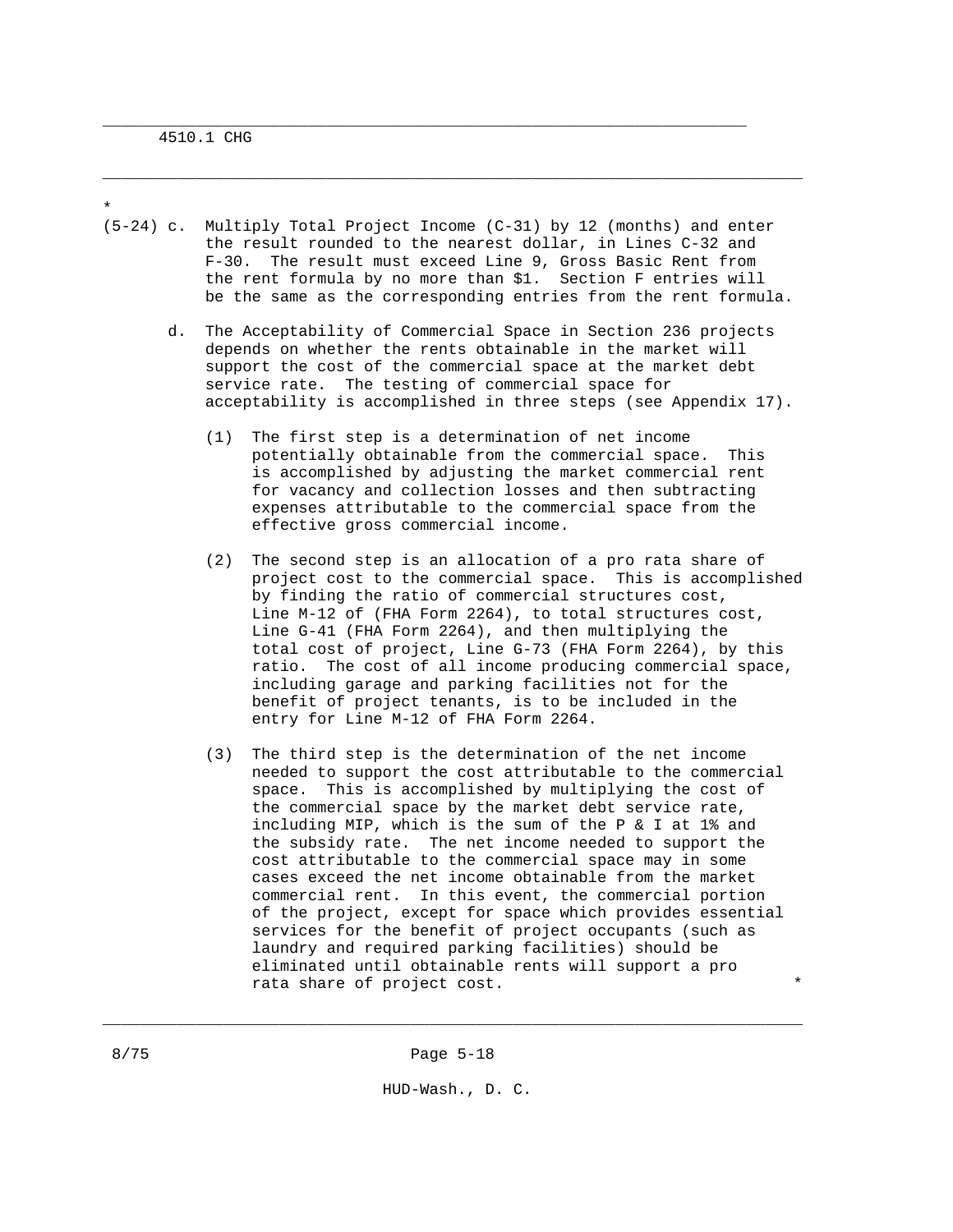\* e. Since the Desired Relationship Between Net Income and Total Replacement Cost has been Established by the Rent Formula, mortgage credit processing on FHA Form 2264-A must not include a mortgage limitation by debt service.

\_\_\_\_\_\_\_\_\_\_\_\_\_\_\_\_\_\_\_\_\_\_\_\_\_\_\_\_\_\_\_\_\_\_\_\_\_\_\_\_\_\_\_\_\_\_\_\_\_\_\_\_\_\_\_\_\_\_\_\_\_\_\_\_\_\_\_\_\_\_\_\_\_\_\_

- f. The Market Rent Formula is Determined by completing the Section 236 Supplement to FHA Forms 2264 and 2264-B, Appendix 15. Enter the Personal Benefit Expense, if any, for each unit type in Column (g). PBE is not included in either the Basic Unit Charges, Column (c) or the Market Unit Charges, Column (e).
- 5-25. PROCEDURES FOR MARKET RENT COMPARISON. The formula rents that are recorded in Column (e) of FHA Form 2264 and titled Market Unit Charges Per Month may not exceed those rental charges that can be supported by market comparison with similar units not receiving a subsidy.
	- a. A Minimum of Three Comparison Properties must be used to support each estimate of market rent by comparison. Adjustments are to be made for observable differences between each comparable and the subject proposal. Estimates will be projected to reflect the anticipated rental during the first year that the subject would be available (keeping in mind that, allowing for planning and construction, initial occupancy may be at least 1-1/2 years away). Adjustments will be made to the comparable conventional rents to reflect differences in utilities and services that will be provided in the Section 236 proposal. An upward adjustment of 2% to 3% may be warranted to reflect additional management services such as increased tenant screening, counselling, income certification and recertification. The file must include documentation concerning comparables used in the estimate of the market rent and the rent adjustments considered in this analysis.
	- b. Average Formula Rents. It will be found in some cases that the formula market rents produced in Column (2) of the Section 236 Market Rent Supplement to FHA Forms 2264 and 2264-B (see Appendix 17) for one or more unit types may exceed the rents supportable by market comparison, while the remaining unit types in the same project may have formula market rents lower than those which could be supported by market comparison. If the average of the formula rents is within the average of the rents by comparison, the project will be considered acceptable.

\*

\_\_\_\_\_\_\_\_\_\_\_\_\_\_\_\_\_\_\_\_\_\_\_\_\_\_\_\_\_\_\_\_\_\_\_\_\_\_\_\_\_\_\_\_\_\_\_\_\_\_\_\_\_\_\_\_\_\_\_\_\_\_\_\_\_\_\_\_\_\_\_\_\_\_\_

HUD-Wash., D. C.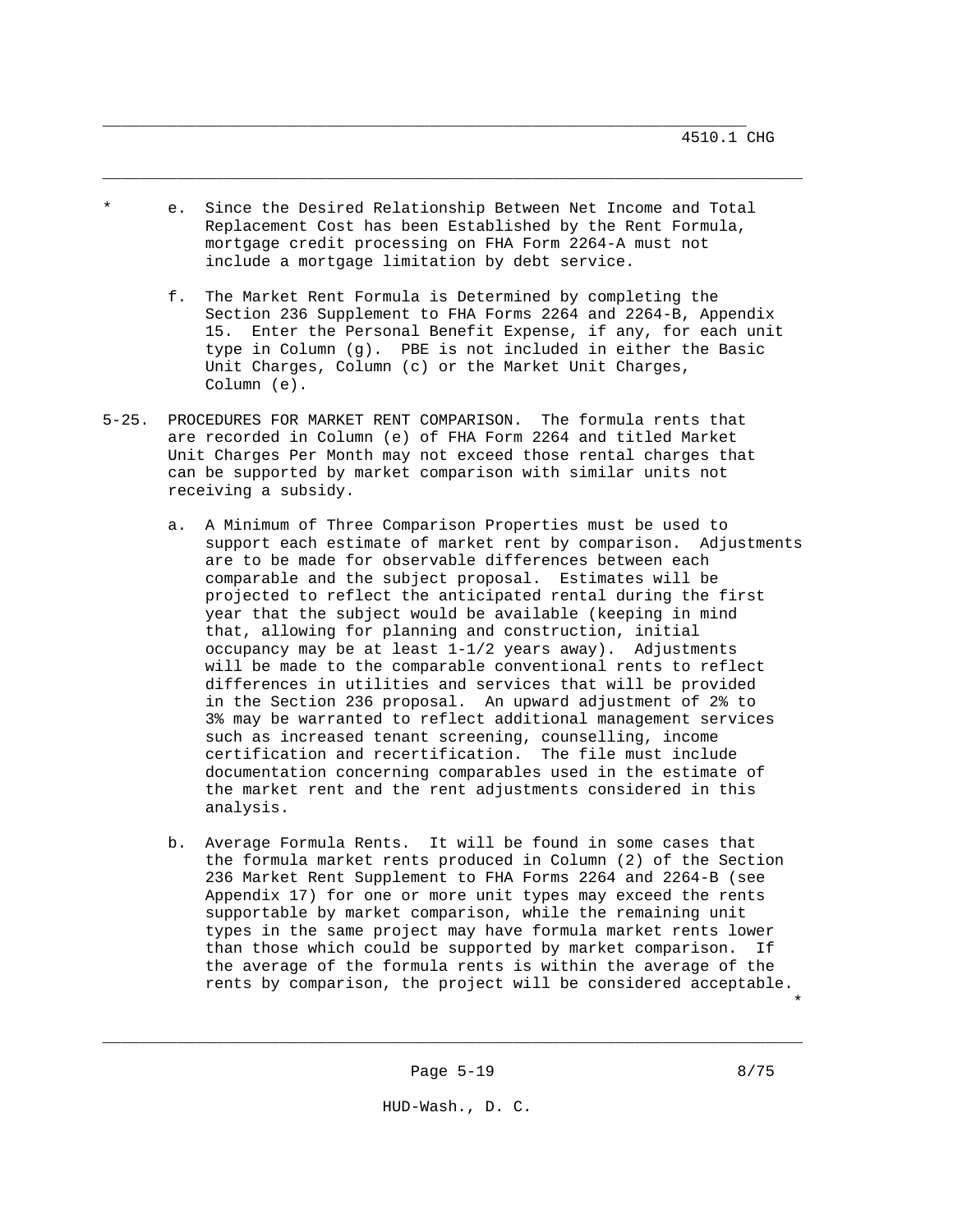4510.1 CHG

5-26. LOCATIONAL FACTORS AFFECTING MARKET RENTS. Where market rent by comparison is less than formula market rent, the locational factors affecting market rent by comparison will be identified in the comparison process. The Appraiser will notify the MHR and the Director, Operations Division, or the Chief Underwriter as to the reasons why the project location will not support market rents.

\_\_\_\_\_\_\_\_\_\_\_\_\_\_\_\_\_\_\_\_\_\_\_\_\_\_\_\_\_\_\_\_\_\_\_\_\_\_\_\_\_\_\_\_\_\_\_\_\_\_\_\_\_\_\_\_\_\_\_\_\_\_\_\_\_\_\_\_\_\_\_\_\_\_\_

\_\_\_\_\_\_\_\_\_\_\_\_\_\_\_\_\_\_\_\_\_\_\_\_\_\_\_\_\_\_\_\_\_\_\_\_\_\_\_\_\_\_\_\_\_\_\_\_\_\_\_\_\_\_\_\_\_\_\_\_\_\_\_\_\_\_\_\_\_

- 5-27. COST SUPPORTABLE BY RESIDENTIAL MARKET RENTS. When the test described in paragraph 5-25. indicates that the formula market interest rate rents would exceed those rents which would be supported by market rent data from comparable conventional projects, the proposal is not feasible as submitted. The proposal will be re-examined to determine if change in design can eliminate the disparity. Processing for feasibility will incorporate the improvements and the maximum cost that can be supported by market rents by comparison will be developed on this basis. Appendix 18 can be used to develop a maximum residential cost supportable by the total residential market comparison rents. In Line 1 of this worksheet, enter the total monthly market rents found by comparison for all units. The resulting supportable cost estimate in Line 6 indicates the maximum Total Replacement Cost that could be developed in Section G of FHA Form 2264 and entered in Line 1 of the existing rent formula (assuming no commercial facilities are included). The cost of economically feasible commercial facilities may be added to this cost with no effect on the Residential Market Rent test. Appendix 19 can be used to develop cost supportable by commercial rents.
- 5-28. EXCEPTION. An exception to the requirement that all Section 236 proposals meet the comparable rent test may be granted by the Field Office Director when it is clearly demonstrated that the proposed project is needed in a deteriorating residential area and that the housing will contribute to the stabilization or improvement of the neighborhood.
	- a. Use of This Exception is to be limited to instances in which the entire market rent deficiency can be attributed to the overall physical and economic condition of the neighborhood rather than to site or project design features.
	- b. To Qualify for the Exception, it must be demonstrated that the subject site and project would meet the market rent test if the project were not in the subject neighborhood.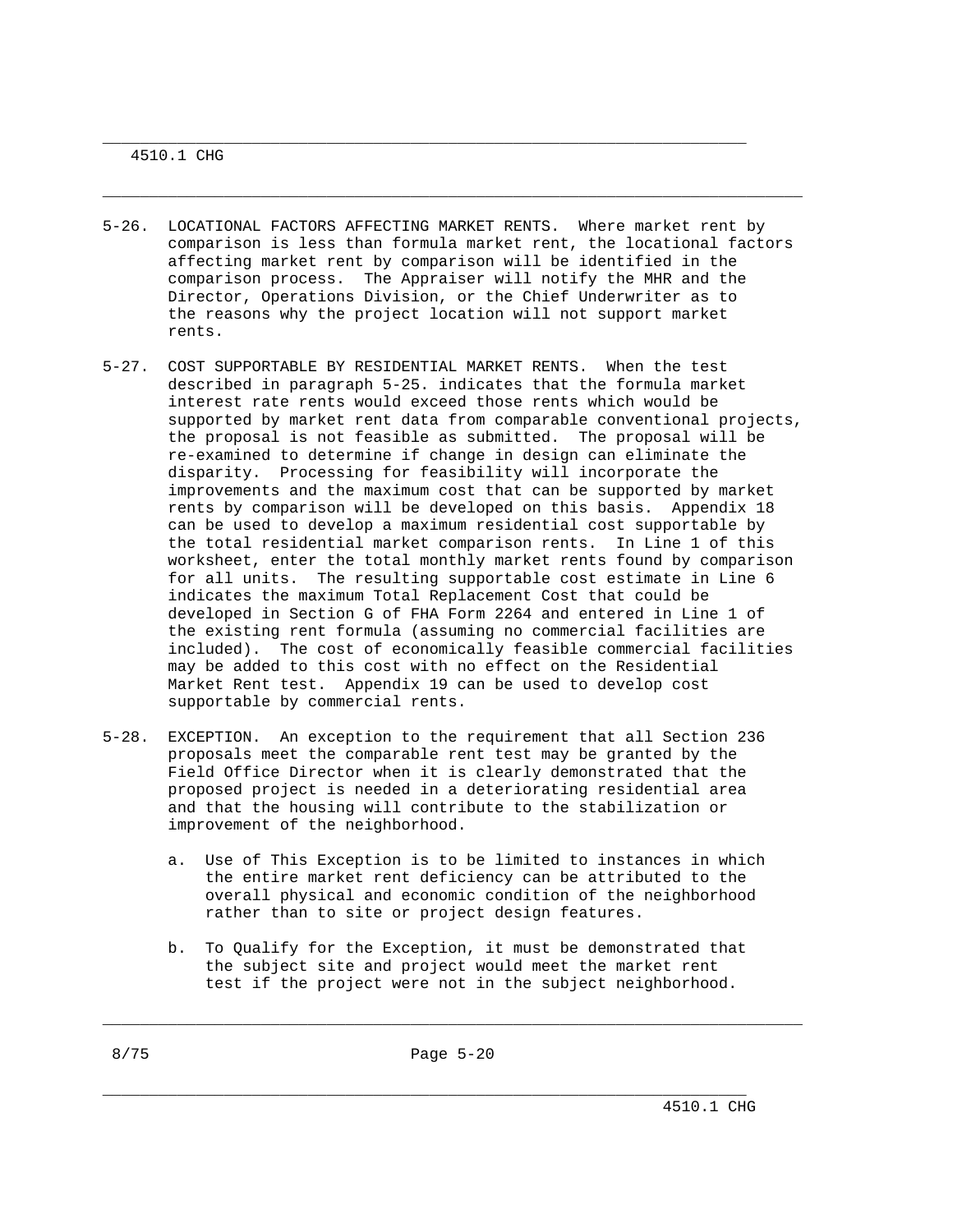c. When an Exception is Granted, the file must contain a directive from the Field Office Director authorizing the exception.

\_\_\_\_\_\_\_\_\_\_\_\_\_\_\_\_\_\_\_\_\_\_\_\_\_\_\_\_\_\_\_\_\_\_\_\_\_\_\_\_\_\_\_\_\_\_\_\_\_\_\_\_\_\_\_\_\_\_\_\_\_\_\_\_\_\_\_\_\_\_\_\_\_\_\_

- 5-29. MASTER METERING OR DIRECT BILLING BY UTILITY COMPANIES. When it is possible to purchase utilities through master meter arrangements at substantial savings over direct retail service, the master meter arrangement should be utilized. However, a marginally lower master meter utility rate may be negated by excessive use of utilities by tenants if controls are not used beyond the master meter. An equitable and effective way to control tenant utility consumption is to install a checkmeter for each dwelling unit and surcharge tenants for excessive consumption.
	- a. Evaluation. In deciding whether to receive a utility service through a master meter, the cost of installation, maintenance and management of checkmeters should be evaluated in light of the following:
		- (1) Since elderly persons seldom use excessive amounts of gas or, electricity (except when extensive space heating and air conditioning is necessary), gas or electric checkmeters would usually be inappropriate in projects exclusively for elderly tenants (except when project supplied energy is used for space heating or air conditioning in individual dwelling unit equipment and tenants have control over thermostats).
		- (2) If gas is supplied to individual units only for cooking checkmeters would usually be inappropriate.
		- (3) Some utility companies may not permit a surcharge to be collected by a customer receiving a reduced rate through master metering.
		- (4) The combined cost of buying the utility service at a wholesale rate plus the cost of installing and operating checkmeters must be clearly more advantageous to tenants than installing individual meters and billing the tenants directly.
	- b. If Utility Charges are to be Billed Directly to a tenant in a Section 236 project, the basic rent charge assigned to each unit type must reflect the fact that the tenant must pay both the unit rental charge and the separate utility charges. The

\_\_\_\_\_\_\_\_\_\_\_\_\_\_\_\_\_\_\_\_\_\_\_\_\_\_\_\_\_\_\_\_\_\_\_\_\_\_\_\_\_\_\_\_\_\_\_\_\_\_\_\_\_\_\_\_\_\_\_\_\_\_\_\_\_\_\_\_\_\_\_\_\_\_\_

\_\_\_\_\_\_\_\_\_\_\_\_\_\_\_\_\_\_\_\_\_\_\_\_\_\_\_\_\_\_\_\_\_\_\_\_\_\_\_\_\_\_\_\_\_\_\_\_\_\_\_\_\_\_\_\_\_\_\_\_\_\_\_\_\_\_\_\_\_

\_\_\_\_\_\_\_\_\_\_\_\_\_\_\_\_\_\_\_\_\_\_\_\_\_\_\_\_\_\_\_\_\_\_\_\_\_\_\_\_\_\_\_\_\_\_\_\_\_\_\_\_\_\_\_\_\_\_\_\_\_\_\_\_\_\_\_\_\_\_\_\_\_\_\_

4510.1 CHG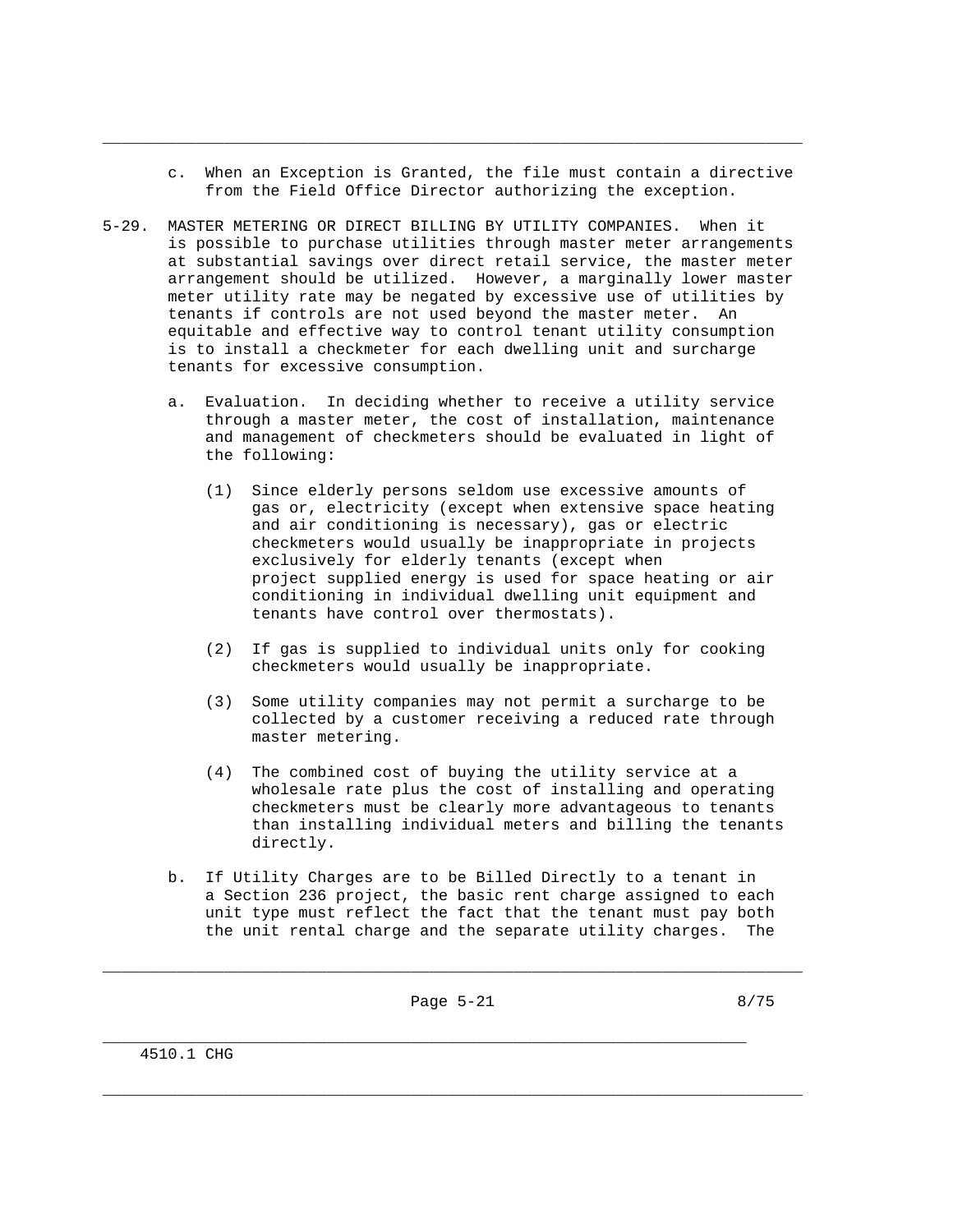assisted tenant must pay at least 25% of his adjusted income for the combined total of these two charges. If tenants will be billed directly for heating fuel, the field office should encourage the utility company to make a year-round payment plan available to these tenants.

- c. Utility Bills Paid Separately by Tenants. The following instructions apply when utility bills are to be paid separately by tenants rather than as part of the basic rental charge:
	- (1) The Section 236 Rent Formula (Appendix 14) will be completed in accordance with the instructions in paragraph 5-22. However, Personal Benefit Expense will not be included in the calculated formula rent.
	- (2) Basic unit charges will be calculated by completing the Section 236 Supplement to FHA Forms 2264 and 2264-B, Allocation of Monthly Unit Charges, Appendix 15. This format follows the system described in narrative form in paragraph 5-22. The monthly unit charges from Column (j) are to be entered in C-27 of FHA Forms 2264 or 2264-B. Enter the monthly Personal Benefit Expense for each unit type in the unused portion of the "Total Annual" column.
	- (3) The Section 236 Market Rent Supplement to FHA Forms 2264 and 2264-B, Appendix 17, will be completed to obtain unit market rents by formula, excluding PBE for each unit type. Personal Benefit Expense for each unit type is entered in Column (g) of the supplement.
	- (4) A Personal Benefit Expense for rental projects must not include maintenance, decorating, or replacement costs. These services must be included in the basic rental charge.
- 5-30. LEASEHOLD PROJECTS. When a Section 236 project involves a ground lease, the mortgage amount is determined by multiplying the difference between the total replacement cost and the value of the leased fee by the loan to cost ratio (see Appendix 16). This reduction in mortgage amount reduces the amount of subsidy and correspondingly increases the basic rents. Since the results of using a ground lease under Section 236 may not be understood or intended by a sponsor, the effect of the ground lease on the project mortgage and on the basic rents should be explained to the sponsor as soon as it is known that a ground lease is under consideration.

\_\_\_\_\_\_\_\_\_\_\_\_\_\_\_\_\_\_\_\_\_\_\_\_\_\_\_\_\_\_\_\_\_\_\_\_\_\_\_\_\_\_\_\_\_\_\_\_\_\_\_\_\_\_\_\_\_\_\_\_\_\_\_\_\_\_\_\_\_\_\_\_\_\_\_

\_\_\_\_\_\_\_\_\_\_\_\_\_\_\_\_\_\_\_\_\_\_\_\_\_\_\_\_\_\_\_\_\_\_\_\_\_\_\_\_\_\_\_\_\_\_\_\_\_\_\_\_\_\_\_\_\_\_\_\_\_\_\_\_\_\_\_\_\_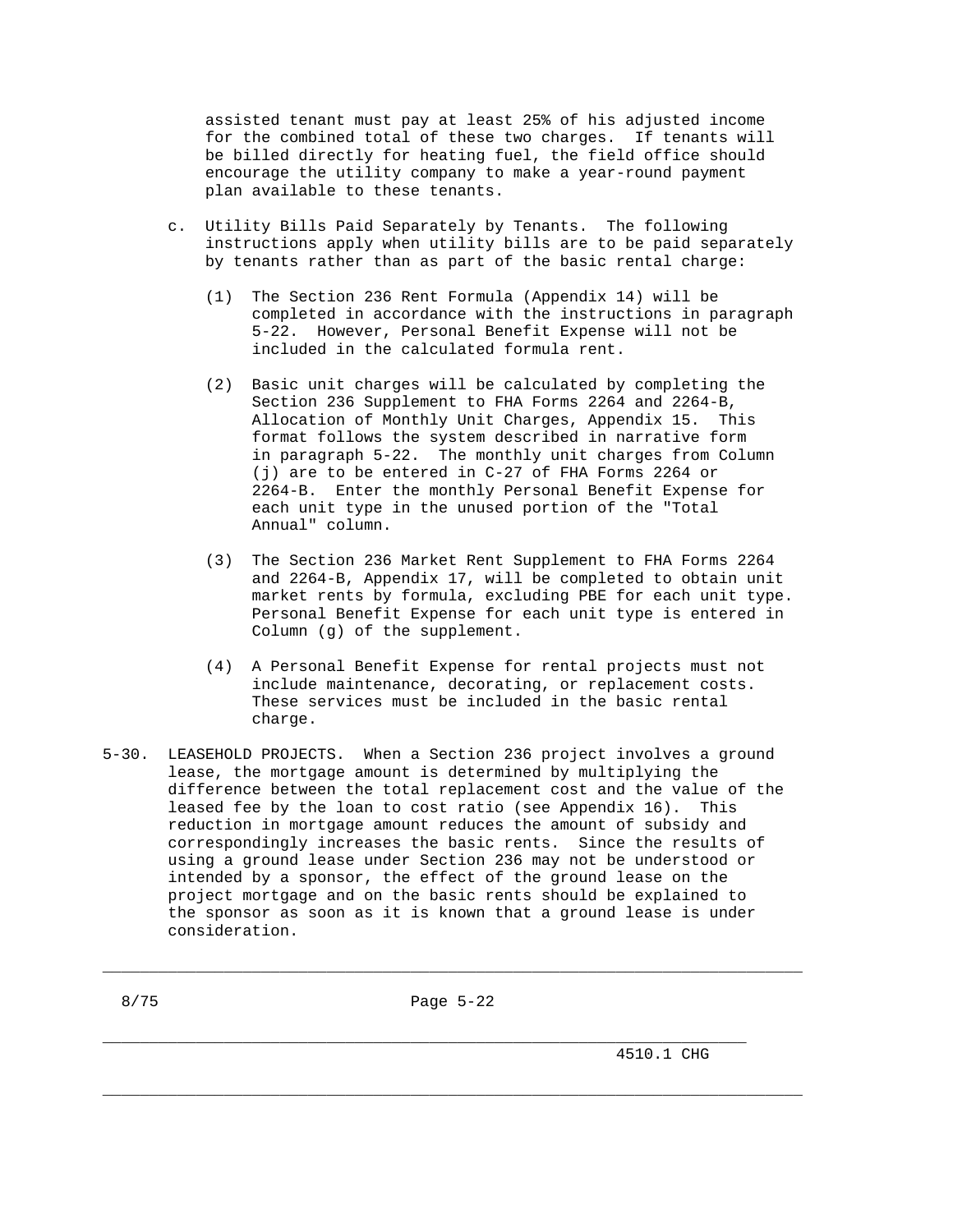- a. A Ground Lease need not be executed prior to feasibility analysis. However, all blanks must be completed showing the amount of the proposed ground rent and other particulars. The provisions of the lease cannot be allowed to restrict successful operation of the project. The provisions of FHA Form 2070, Section 207 Lease Addendum, must be included in any proposed lease and added to any existing lease. For cooperative projects "Model Form of Lease, FHA Form 3258" must be used.
- b. The Valuator will appraise the site and review the lease before proceeding to a determination of feasibility. The annual lease payment shall not exceed the Commissioner's Estimated Value of Land As - Is (Item 14(7), Section J of FHA Form 2264) multiplied by 6%.
- c. FHA Form 2264 will be completed in accordance with outstanding instructions, with the following exceptions:
	- (1) The Value of the Leased Fee is calculated by entering the annual ground rent in Line K-6 of FHA Form 2264 and dividing that rent by a capitalization rate which may not exceed 6%.
	- (2) Replacement Cost is calculated with certain variations since a lease is involved. An estimate for ground rent during construction will be included in the replacement cost estimate. The mortgage amount used to determine the replacement cost and fees will be arrived at by using the applicable replacement cost formula from Appendix 16.
- d. Complete the Section 236 Rent Formula, Appendix 14, by following the instructions in paragraph 5-22. Please note that for rental projects, the ground rent must not be included in the project expense estimate since the mortgagor will be required to pay ground rent from net income just as mortgage payments are paid from net income. For cooperative projects, enter the ground rent in Section F of FHA Form 2264-B by amending Line 31 to read "Annual Ground Rent."

Page 5-23

\_\_\_\_\_\_\_\_\_\_\_\_\_\_\_\_\_\_\_\_\_\_\_\_\_\_\_\_\_\_\_\_\_\_\_\_\_\_\_\_\_\_\_\_\_\_\_\_\_\_\_\_\_\_\_\_\_\_\_\_\_\_\_\_\_\_\_\_\_\_\_\_\_\_\_

\_\_\_\_\_\_\_\_\_\_\_\_\_\_\_\_\_\_\_\_\_\_\_\_\_\_\_\_\_\_\_\_\_\_\_\_\_\_\_\_\_\_\_\_\_\_\_\_\_\_\_\_\_\_\_\_\_\_\_\_\_\_\_\_\_\_\_\_\_\_\_\_\_\_\_

8/75

4510.1 CHG

\*

5-31. TAX ABATEMENT. If in any case the sponsor claims that the project will receive abatement or exemption from real estate taxes, the concurrence of the Office of the Regional Counsel in the validity of the claim must be obtained before the claim may be accepted in determining the mortgage amount for the proposed project. The Field Office Director, therefore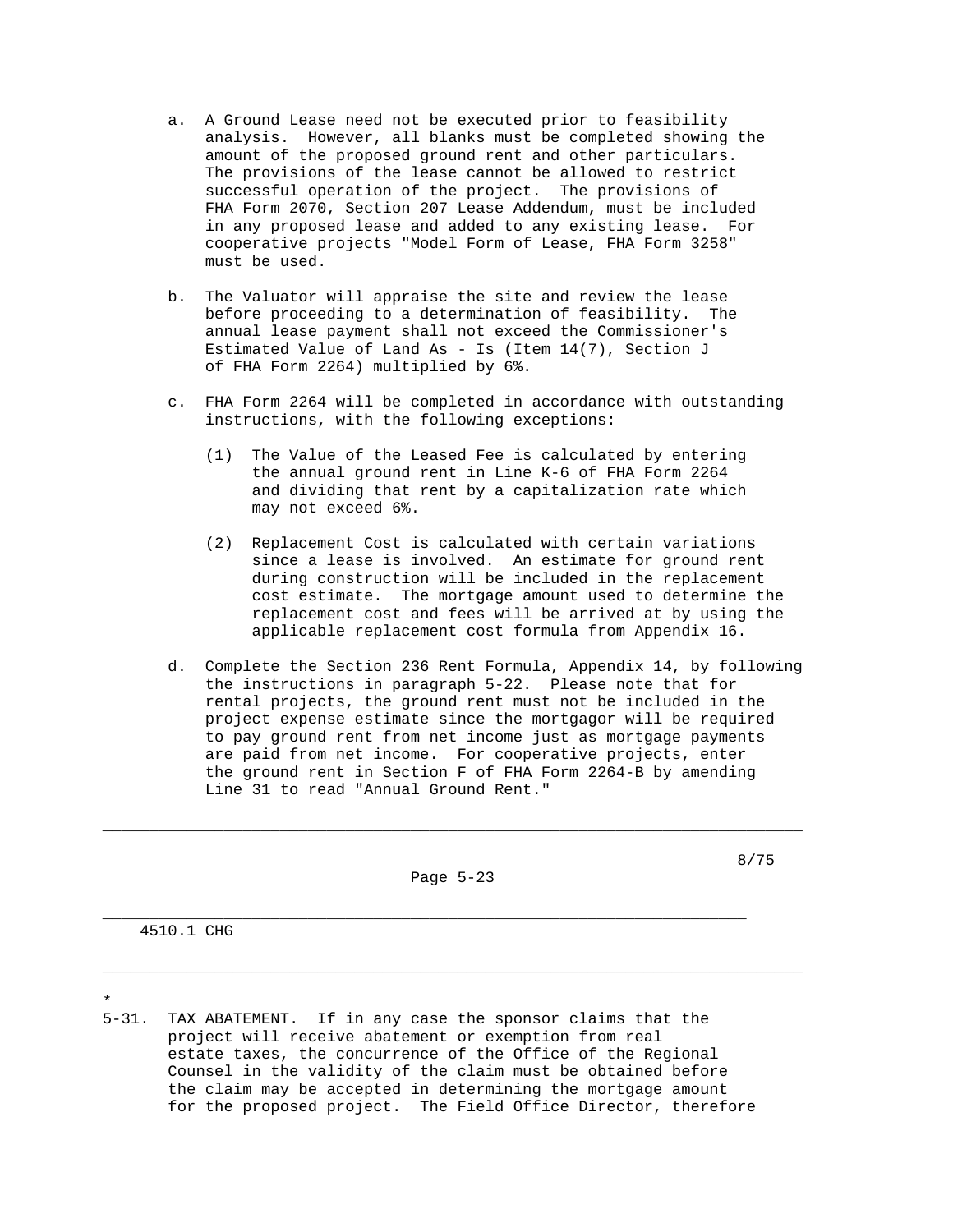must receive such concurrence before issuing a Conditional Commitment or Firm Commitment containing a mortgage amount. (Reference paragraph 2-2e, HUD Handbook 4420.1.) Assuming (for the purpose of describing valuation processing) that the file contains advice from the Regional Counsel that a certain tax abatement is assured, the appraiser determines the amounts of the tax abatements and the term (in length of time) of each abatement. It is also necessary to find out what the full real estate tax would be for subject project with no tax abatement. When the duration of the tax abatement is so long that the tax abatement is equal to or greater than the project mortgage term, no variation in the project processing described in paragraph 5-22 is required except that the expense estimate will not include that portion of the tax to be abated. However, in other cases where the tax abatement term is less than the mortgage term the expense estimate shown in Form 2264, Section E, must include the full tax. Where the tax abatement term is less than the total mortgage term a revised rent formula is used, as shown in Appendix 20, revised 5/75. This rent formula for projects with tax abatement in the revised Appendix 20 is to be used in Conditional and/or Firm Commitment processing for all such cases, upon receipt of this revision, in order to reflect the fact that the subsidy will be received based on the total mortgage amount. The new rent formula is not considered to be more restrictive than the immediately preceding outstanding instruction, and therefore it is anticipated that application of the new rent formula in accord with the instructions below will not reduce the mortgage amount obtainable as stated in the last Feasibility Letter, SAMA Letter, or Conditional Commitment issued to a sponsor in the last previous processing. Complete Appendix 20, Section 236 Formula For Projects With Tax Abatement Term Less Than Mortgage Term, in accord with the instructions below. (Instructions are included within Appendix 20 for many lines of this rent formula. Instructions for these self explanatory lines are not repeated below.):

8/75 Page 5-24

\_\_\_\_\_\_\_\_\_\_\_\_\_\_\_\_\_\_\_\_\_\_\_\_\_\_\_\_\_\_\_\_\_\_\_\_\_\_\_\_\_\_\_\_\_\_\_\_\_\_\_\_\_\_\_\_\_\_\_\_\_\_\_\_\_\_\_\_\_\_\_\_\_\_\_

HUD-Wash., D. C.

\_\_\_\_\_\_\_\_\_\_\_\_\_\_\_\_\_\_\_\_\_\_\_\_\_\_\_\_\_\_\_\_\_\_\_\_\_\_\_\_\_\_\_\_\_\_\_\_\_\_\_\_\_\_\_\_\_\_\_\_\_\_\_\_\_\_\_\_\_\_\_\_\_\_\_

\_\_\_\_\_\_\_\_\_\_\_\_\_\_\_\_\_\_\_\_\_\_\_\_\_\_\_\_\_\_\_\_\_\_\_\_\_\_\_\_\_\_\_\_\_\_\_\_\_\_\_\_\_\_\_\_\_\_\_\_\_\_\_\_\_\_\_\_\_

4510.1 CHG

 $*(5-31)$ 

 Line 1. Total Cost Supportable by Market Comparison Rents With Full Tax Expense. (This line is not applicable to projects which received a Feasibility Letter on or before April 11, 1972). Enter the total cost supportable from Appendix 3, revised 5/75, using income from all sources. (Appendix 18 is no longer used).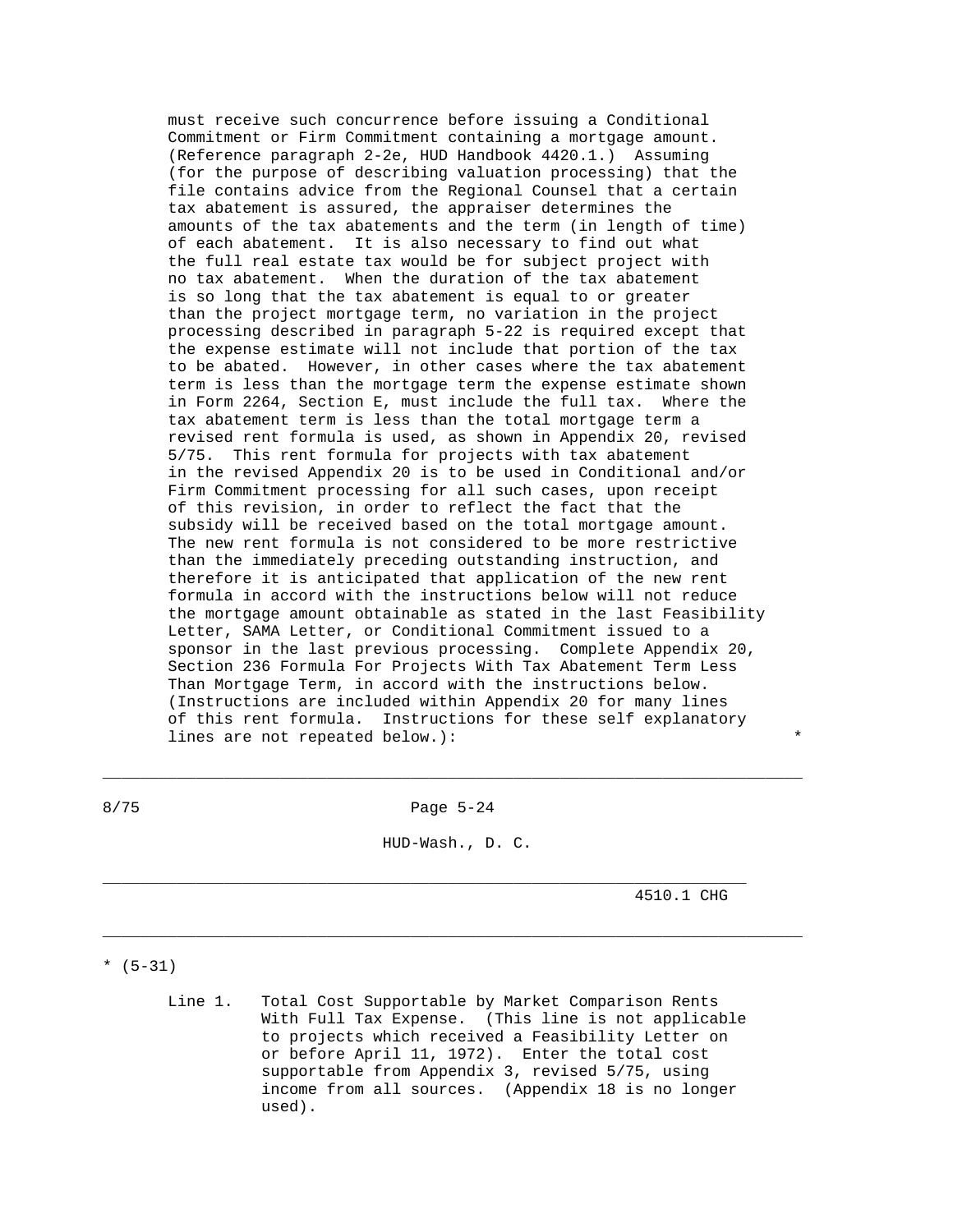- Line 2. Cost Supportable by Maximum Basic Rents. Enter the cost supportable by the Administrative Rent Limits Less Personal Benefit Expenses, as computed by Appendix 30.
- Line 3a. Total Cost Supportable by Market Comparison Rents or by Maximum Basic Rents (With Full Tax Expense). Enter the lesser of Line 1 or Line 2.
- Line 3b. Mortgage Based on Cost Supportable with Full Tax Expense. (Line 3a x loan-to-cost ratio)
- Line 4. Mortgage Amounts Attributable to Tax Abatement. ninety percent of the tax savings provided by the tax abatement (for all types of mortgagors) will be used by the mortgagor to pay an accelerated mortgage amortization during the abatement period. (The remaining 10% is needed to insure that basic rents will be less when abatement is received, than if abatement were not received - under all circumstances). That is, a dollar amount equal to 90% of the tax abatement will be expected to be applied to that portion of the project mortgage which it would completely amortize during the abatement term with level annuity payments at 1% interest rate. This is the portion of the project mortgage attributable to the tax abatement.

Page 5-24A 8/75

HUD-Wash., D. C.

\_\_\_\_\_\_\_\_\_\_\_\_\_\_\_\_\_\_\_\_\_\_\_\_\_\_\_\_\_\_\_\_\_\_\_\_\_\_\_\_\_\_\_\_\_\_\_\_\_\_\_\_\_\_\_\_\_\_\_\_\_\_\_\_\_\_\_\_\_\_\_\_\_\_\_

\_\_\_\_\_\_\_\_\_\_\_\_\_\_\_\_\_\_\_\_\_\_\_\_\_\_\_\_\_\_\_\_\_\_\_\_\_\_\_\_\_\_\_\_\_\_\_\_\_\_\_\_\_\_\_\_\_\_\_\_\_\_\_\_\_\_\_\_\_

\_\_\_\_\_\_\_\_\_\_\_\_\_\_\_\_\_\_\_\_\_\_\_\_\_\_\_\_\_\_\_\_\_\_\_\_\_\_\_\_\_\_\_\_\_\_\_\_\_\_\_\_\_\_\_\_\_\_\_\_\_\_\_\_\_\_\_\_\_\_\_\_\_\_\_

4510.1 CHG

#### \*  $(5-31)$

- Line 4a. First Tax Abatement Period. Enter the term of the first tax abatement; the annual amount of tax abated; 90% of the annual amount of tax abated divided by the debt service rate for a LAMP mortgage at 1% interest for that term to result in the mortgage amount attributable to that abatement over that term.
- Line 4b. Second Tax Abatement Period. When there is more than one abatement amount and period, and the amounts decline, the abatement amount for the first abatement period may be found by subtracting the amount of tax to be abated for the second period from the total abatement amount. For example, if the amount of tax abated is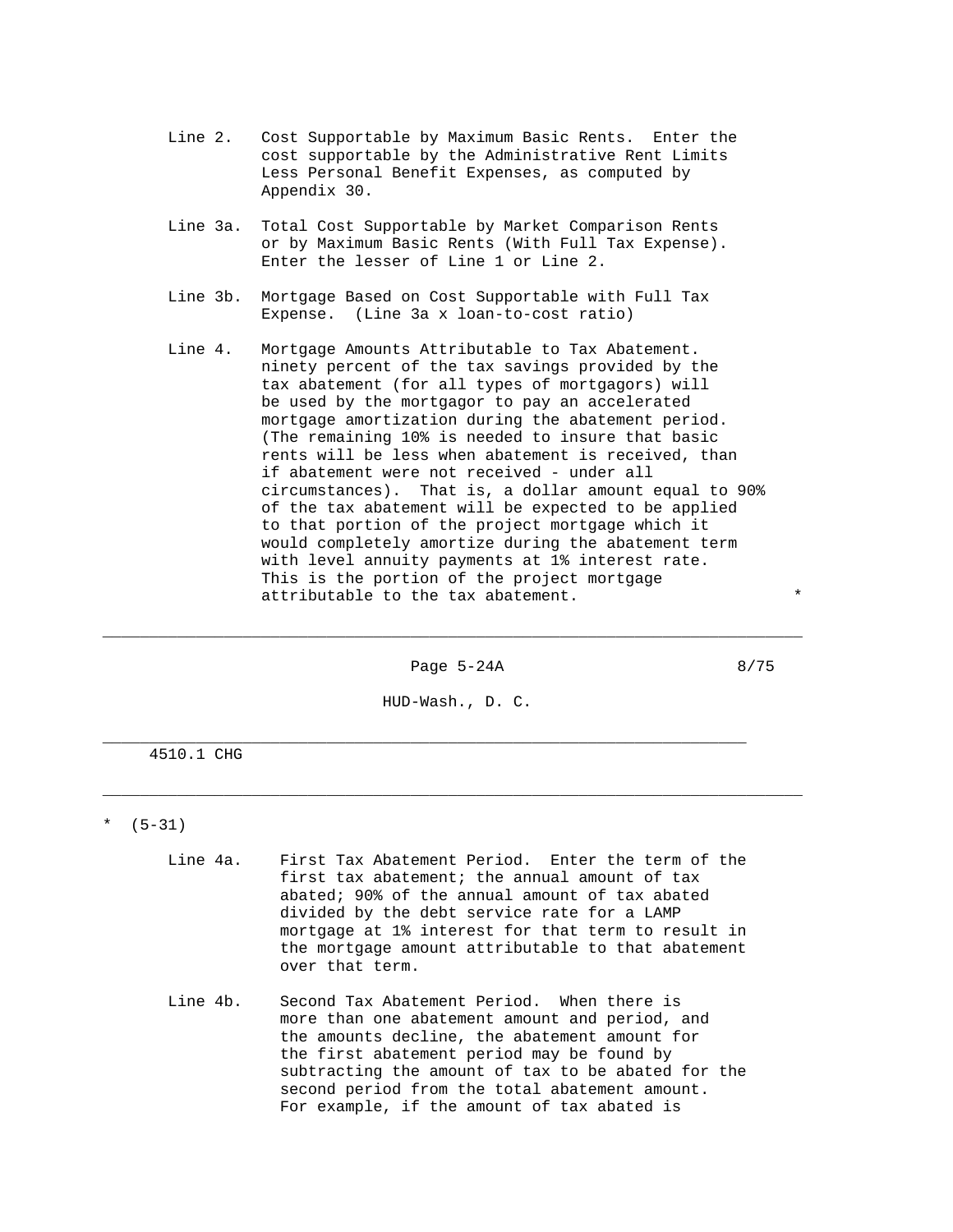scheduled to be \$25,000 the first 5 years; then \$10,000 for the second 5 years; then, \$5,000 for the third 5 years; these abatement amounts and terms may be analyzed as follows: (1) \$25,000 minus  $$10,000 = $15,000$  abatement amount for a term of 5 years (from beginning to 5 years) (2) \$15,000 - \$10,000 = \$5,000 for a term of 10 years (from same beginning to 10 years) (3) \$5,000 - \$0 = \$5,000 for a term of 15 years (from same beginning for 15 years)  $*$ 

| 8/75        | Page $5-24B$                                                                                                                                                                                                                                                                                                                                                         |  |  |
|-------------|----------------------------------------------------------------------------------------------------------------------------------------------------------------------------------------------------------------------------------------------------------------------------------------------------------------------------------------------------------------------|--|--|
|             | HUD-Wash., D. C.                                                                                                                                                                                                                                                                                                                                                     |  |  |
|             | 4510.1 CHG                                                                                                                                                                                                                                                                                                                                                           |  |  |
| $(5 - 31)$  | \$25,000                                                                                                                                                                                                                                                                                                                                                             |  |  |
|             | 20,000<br>-------------\$15,000 for 5 years                                                                                                                                                                                                                                                                                                                          |  |  |
|             | 15,000                                                                                                                                                                                                                                                                                                                                                               |  |  |
|             | 10,000<br>$-----$ \$5,000 for 10 years                                                                                                                                                                                                                                                                                                                               |  |  |
|             | 5,000<br>$---$5,000 for 15 years$                                                                                                                                                                                                                                                                                                                                    |  |  |
|             | 5<br>10<br>$\Omega$<br>15 years                                                                                                                                                                                                                                                                                                                                      |  |  |
| Line $4c$ . | Total Mortgage Amounts Attributable to Tax<br>Abatements. Enter the sum of the amounts for<br>all abatement periods. If there are more than<br>two periods, the format may be expanded by entering<br>in Line 4b SEE REVERSE, and on reverse entering<br>Line $4b(1)$ , Line $4b(2)$ , Line $4b(3)$ , et cetera,<br>with the total returned to Line 4c, in any case. |  |  |
| Line 5a.    | Mortgage Based on Cost Supportable by Market<br>Comparison Rents After Considering Tax Abatement.<br>Enter the sum of Lines 3b and 4c.                                                                                                                                                                                                                               |  |  |
| Line 5b.    | Replacement Cost of Project (from Line G-73,<br>Form 2264)                                                                                                                                                                                                                                                                                                           |  |  |
| Line 5c.    | Value of Leased Fee (if any). If mortgage<br>is secured by a leasehold estate, enter<br>the value of the leased fee from Line K-6<br>of Form 2264.                                                                                                                                                                                                                   |  |  |
| Line 5d.    | Replacement Cost of Project Less Value of<br>Leased Fee. Enter Line 5b minus Line 5c.                                                                                                                                                                                                                                                                                |  |  |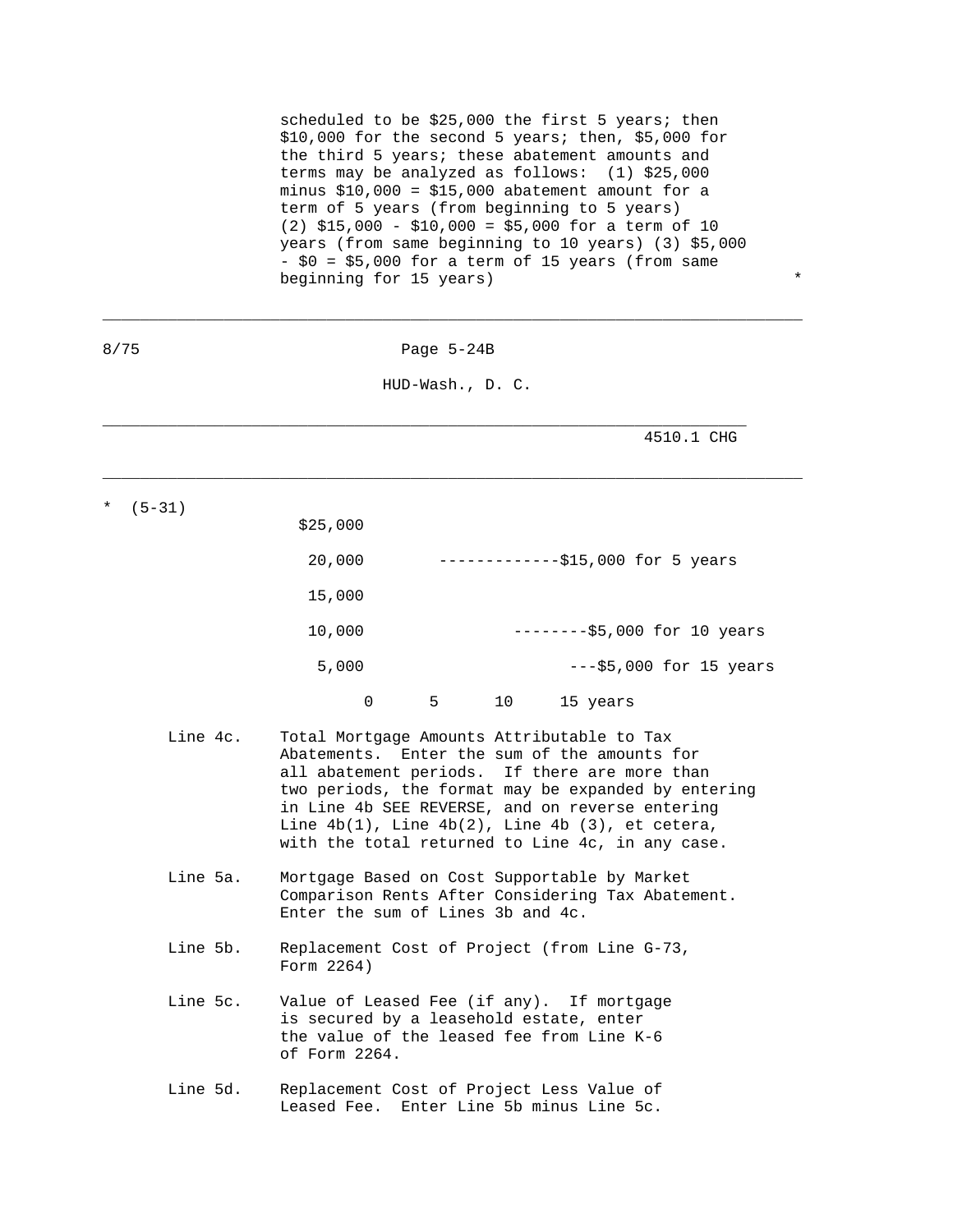- Line 5e. Mortgage Amount Based on Replacement Cost. Enter the product of Line 5d x 90% for LD, or 100% for NP or cooperative.
- Line 5f. Total Mortgage Amount. This amount is selected by entering the least of the amounts from Line 5a, 5e and Form 2264A.

Page 5-24C 8/75

\_\_\_\_\_\_\_\_\_\_\_\_\_\_\_\_\_\_\_\_\_\_\_\_\_\_\_\_\_\_\_\_\_\_\_\_\_\_\_\_\_\_\_\_\_\_\_\_\_\_\_\_\_\_\_\_\_\_\_\_\_\_\_\_\_\_\_\_\_\_\_\_\_\_\_

HUD-Wash., D. C.

\_\_\_\_\_\_\_\_\_\_\_\_\_\_\_\_\_\_\_\_\_\_\_\_\_\_\_\_\_\_\_\_\_\_\_\_\_\_\_\_\_\_\_\_\_\_\_\_\_\_\_\_\_\_\_\_\_\_\_\_\_\_\_\_\_\_\_\_\_\_\_\_\_\_\_

\_\_\_\_\_\_\_\_\_\_\_\_\_\_\_\_\_\_\_\_\_\_\_\_\_\_\_\_\_\_\_\_\_\_\_\_\_\_\_\_\_\_\_\_\_\_\_\_\_\_\_\_\_\_\_\_\_\_\_\_\_\_\_\_\_\_\_\_\_

4510.1 CHG

 $*$  (5-31)

 (Special instructions for cases which have received Feasibility Letter, SAMA Letter, or Conditional Commitment containing a mortgage amount based on processing under previous Appendix 20, before receipt of Appendix 20 revised 5/75:

- (1) Lines 1 through 5e are completed in accord with instructions for revised Appendix 20.
- (2) If resulting Total Mortgage Amount in Line 5f would be less than the mortgage amount stated by the last previous Feasibility Letter, SAMA Letter, or Conditional Commitment, the mortgage amount in the last previous letter or commitment would be entered in Line 5f, with justifying remarks written above Line 5f, such as "Conditional Commitment 2/17/75 \$1,200,000." Any increase in commitment amount, in subsequent processing stages through Firm Commitment, however, would require the amount in Line 5f to be consistent with entries in preceding lines.)
- Line 6a. Mortgage Amount Attributable to Tax Abatement. Enter amount from Line 4c.
- Line 6b. Mortgage Amount Not Attributable to Tax Abatement. Enter Line 5f minus Line 6a.

Line 7. Mortgagor's Contribution to Debt Service.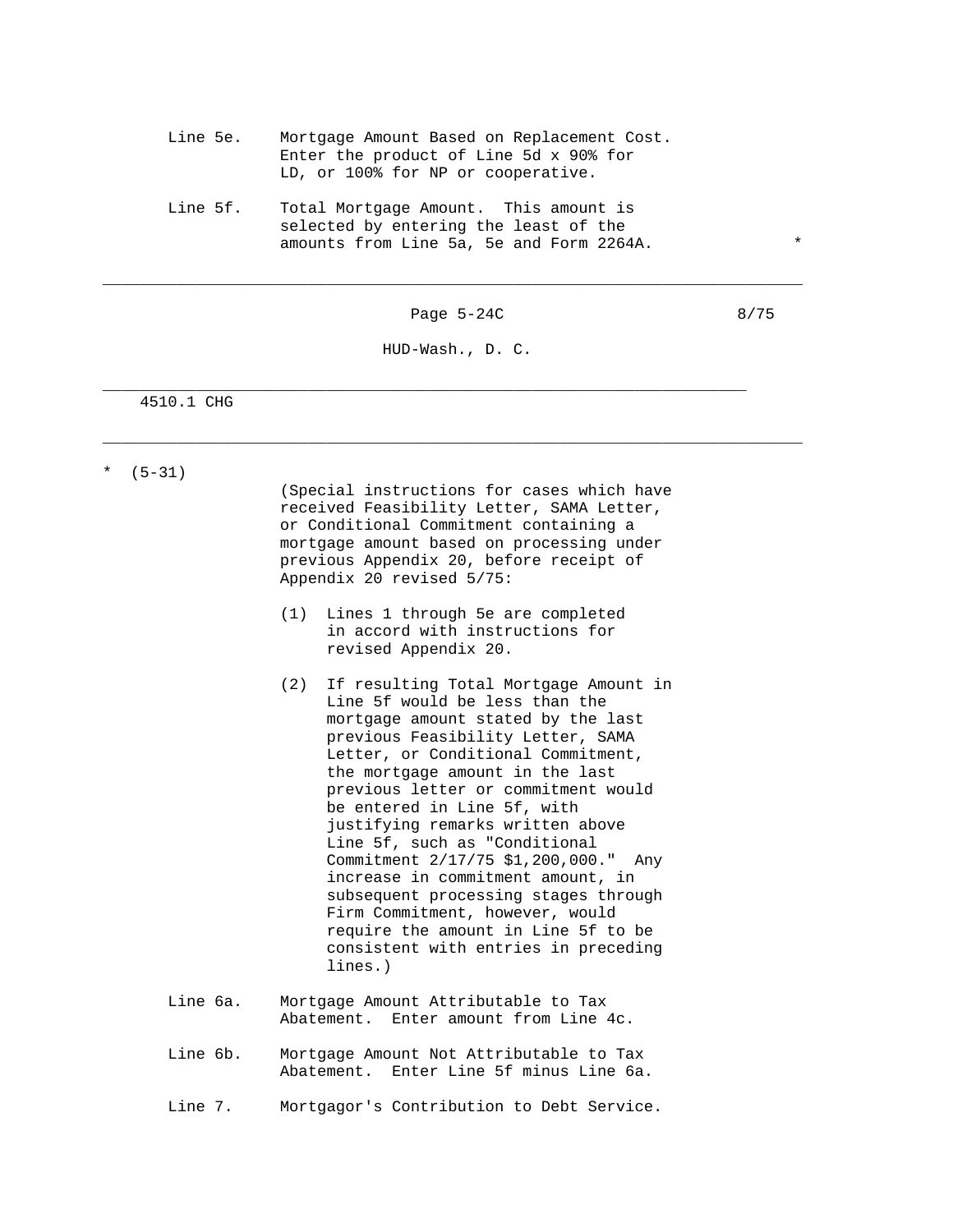The following amounts will include payments on a LAMP mortgage at 1% both for those portions of the mortgage attributable to tax abatement (for the term of the abatement) and on those portions of the mortgage not attributable to tax abatement for the full term of the project mortgage.) \*\*\*

8/75 Page 5-24D

\_\_\_\_\_\_\_\_\_\_\_\_\_\_\_\_\_\_\_\_\_\_\_\_\_\_\_\_\_\_\_\_\_\_\_\_\_\_\_\_\_\_\_\_\_\_\_\_\_\_\_\_\_\_\_\_\_\_\_\_\_\_\_\_\_\_\_\_\_\_\_\_\_\_\_

HUD-Wash., D. C.

\_\_\_\_\_\_\_\_\_\_\_\_\_\_\_\_\_\_\_\_\_\_\_\_\_\_\_\_\_\_\_\_\_\_\_\_\_\_\_\_\_\_\_\_\_\_\_\_\_\_\_\_\_\_\_\_\_\_\_\_\_\_\_\_\_\_\_\_\_\_\_\_\_\_\_

\_\_\_\_\_\_\_\_\_\_\_\_\_\_\_\_\_\_\_\_\_\_\_\_\_\_\_\_\_\_\_\_\_\_\_\_\_\_\_\_\_\_\_\_\_\_\_\_\_\_\_\_\_\_\_\_\_\_\_\_\_\_\_\_\_\_\_\_\_

4510.1 CHG

\*  $(5-31)$ 

| Line 7a.                  | Mortgagor's contribution to debt service<br>on portions of mortgage attributable to<br>tax abatement is determined by multiplying<br>the initial total annual amount of tax<br>abatement by 90% (for all mortgagors).                      |
|---------------------------|--------------------------------------------------------------------------------------------------------------------------------------------------------------------------------------------------------------------------------------------|
| Line 7b.                  | Mortgagor's contribution to debt service<br>on the portion of mortgage not<br>attributable to tax abatement is computed<br>by multiplying Line 6b times the debt<br>service rate for P & I at 1% for the term<br>of the project mortgage.  |
| Line 7c.                  | Mortgagor's Total Contribution to Debt<br>Service. Line 7a plus Line 7b.                                                                                                                                                                   |
| Lines 8<br>through<br>16. | Self-explanatory.                                                                                                                                                                                                                          |
| Line 17a.                 | Subsidy Amounts Attributable to Tax<br>Abatement. Mortgage amount in Line 4a<br>is multiplied by the subsidy factor for<br>Section 236 for the market interest rate of the<br>project mortgage, but for the term<br>of that tax abatement. |
| Line 17b.                 | In a similar manner, the mortgage amount<br>in Line 4b is multiplied by the subsidy<br>factor for the market interest rate of<br>the project mortgage but for the term<br>of that tax abatement period.                                    |
|                           | The Section 236 subsidy factors for                                                                                                                                                                                                        |

appropriate terms and the particular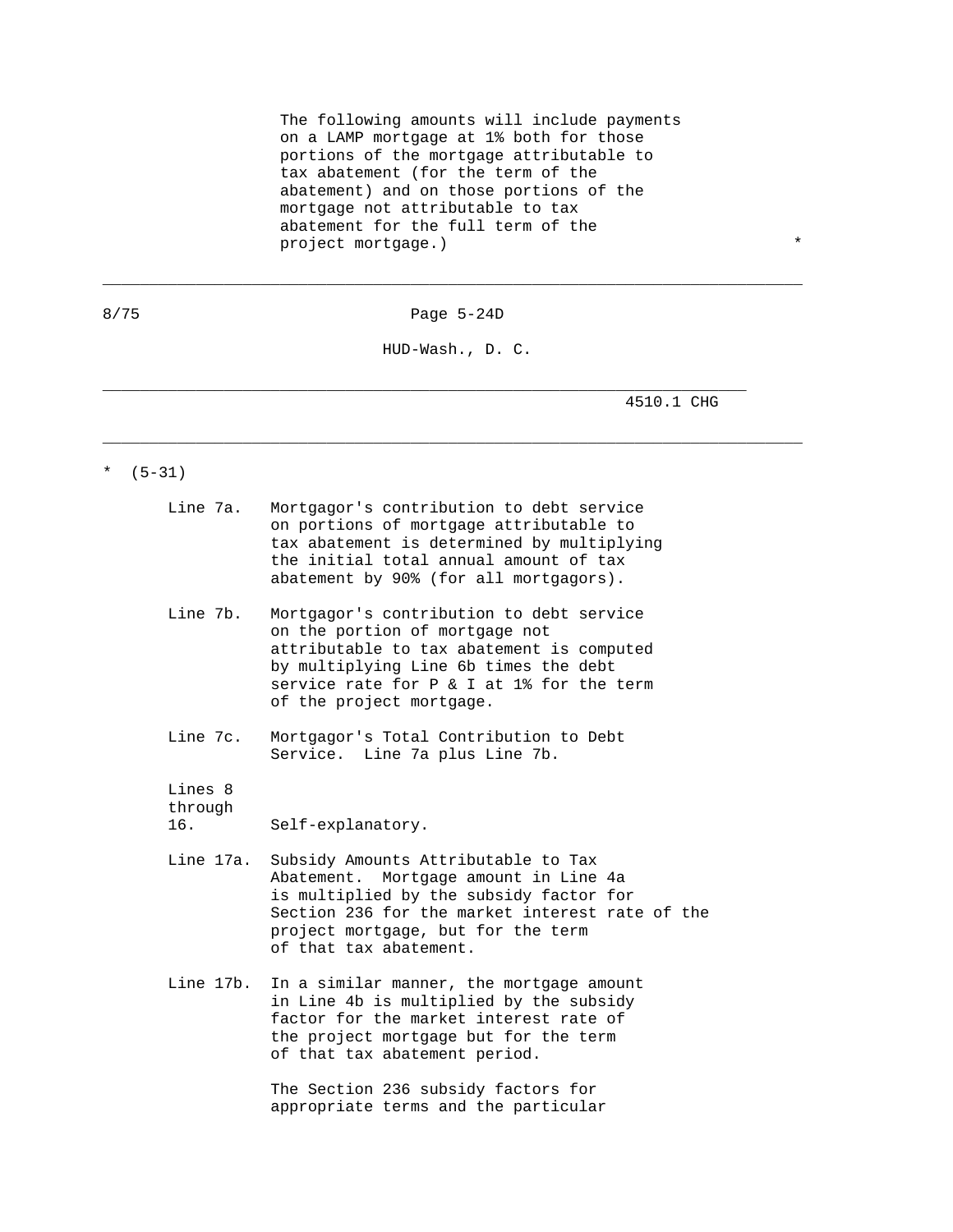interest rate for a particular mortgage may be obtained from:

 Chief, Multifamily Mortgage Branch Mortgage Insurance Accounting Department of Housing and Urban Development Washington, D. C. 20410 Telephone (202) 755-3832 \*

Page 5-24E

\_\_\_\_\_\_\_\_\_\_\_\_\_\_\_\_\_\_\_\_\_\_\_\_\_\_\_\_\_\_\_\_\_\_\_\_\_\_\_\_\_\_\_\_\_\_\_\_\_\_\_\_\_\_\_\_\_\_\_\_\_\_\_\_\_\_\_\_\_\_\_\_\_\_\_

HUD-Wash., D. C.

\_\_\_\_\_\_\_\_\_\_\_\_\_\_\_\_\_\_\_\_\_\_\_\_\_\_\_\_\_\_\_\_\_\_\_\_\_\_\_\_\_\_\_\_\_\_\_\_\_\_\_\_\_\_\_\_\_\_\_\_\_\_\_\_\_\_\_\_\_\_\_\_\_\_\_

\_\_\_\_\_\_\_\_\_\_\_\_\_\_\_\_\_\_\_\_\_\_\_\_\_\_\_\_\_\_\_\_\_\_\_\_\_\_\_\_\_\_\_\_\_\_\_\_\_\_\_\_\_\_\_\_\_\_\_\_\_\_\_\_\_\_\_\_\_

4510.1 CHG

 $*(5-31)$ 

- Line 17c. Total Subsidy Attributable to Tax Abatement. Enter the Sum of Lines 17a and 17b.
- Line 18. Subsidy Amount Not Attributable to Tax Abatement. Enter the product resulting from the mortgage amount in Line 6b multiplied by the subsidy factor for the market interest rate of the insured mortgage for the full mortgage term.
- Line 19 Total Annual Subsidy Amount. Enter the sum of Line 17c and Line 18.

 Lines 20 through 23. Self-explanatory.

 Line 24. Monthly Market Rents by Formula For Living Units. Enter Line 21 divided by 12 months. This amount is allocated to the living units in the pattern of Market Rents by Comparison, using Appendix 31, and the resulting Unit Market Rents by Rent Formula are entered in Line H-6 of Form 2264.

 A special amortization schedule is required for tax abatement cases. Notify the Chief of the Multifamily Mortgage Branch (at the address shown below) of the details of the tax abatement and the estimate of the amount of taxes being abated. The Multifamily Mortgage Branch will use this information to prepare a schedule of mortgage payments which applies 90% of the tax abatement amounts to higher-than-normal amortization payments (principal and interest)

8/75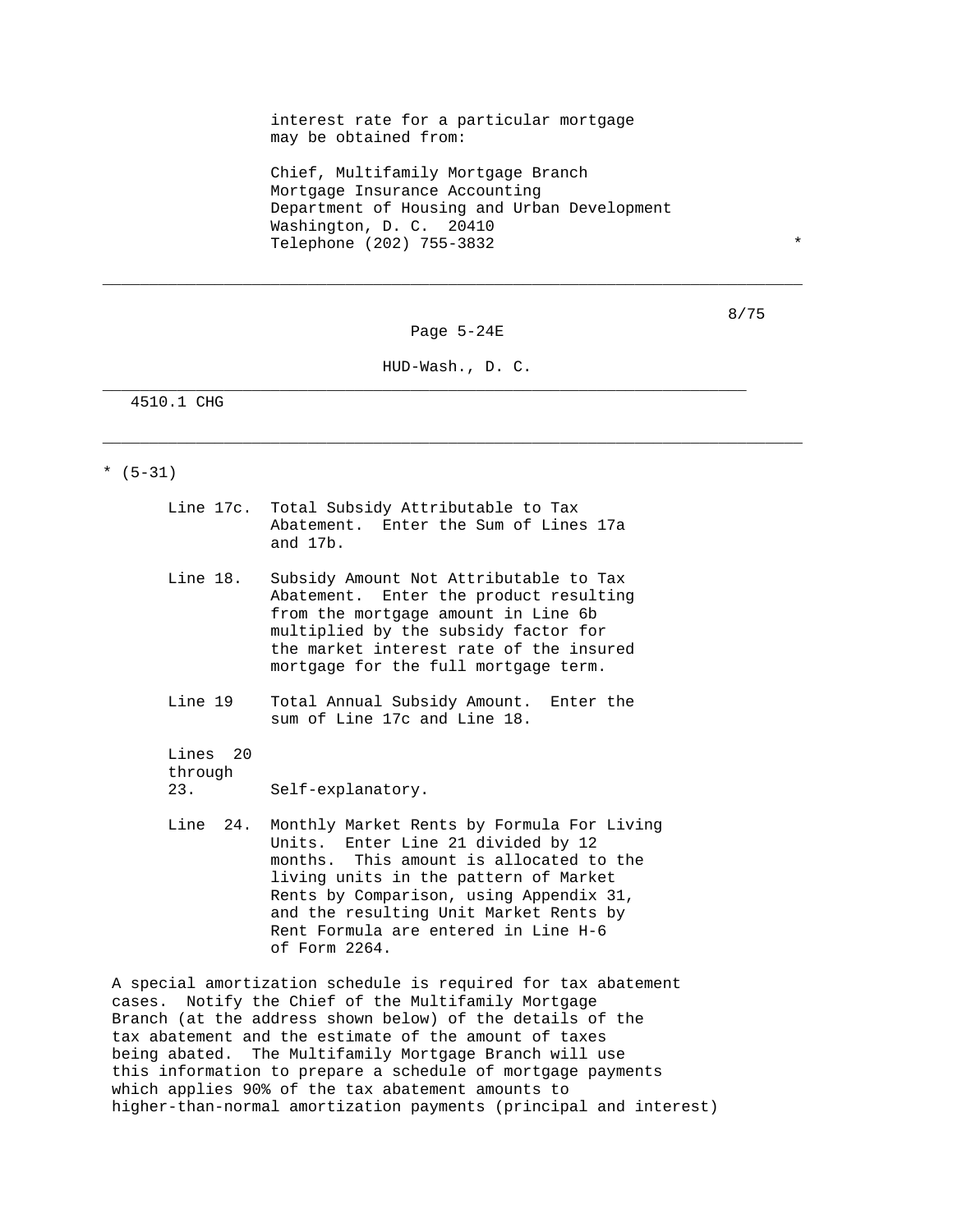during the period of abatement, and a reduction in those payments (in the amount of 90% of the taxes being abated) when the abatement ceases. These payment amounts will be inserted in the commitment in lieu of using one of the printed paragraphs regarding amortization.

> Chief, Multifamily Mortgage Branch Mortgage Insurance Accounting Department of Housing and Urban Development Washington, D. C. 20410 Telephone (202) 755-3832 \*

8/75 Page 5-24F

\_\_\_\_\_\_\_\_\_\_\_\_\_\_\_\_\_\_\_\_\_\_\_\_\_\_\_\_\_\_\_\_\_\_\_\_\_\_\_\_\_\_\_\_\_\_\_\_\_\_\_\_\_\_\_\_\_\_\_\_\_\_\_\_\_\_\_\_\_\_\_\_\_\_\_

HUD-Wash., D. C.

\_\_\_\_\_\_\_\_\_\_\_\_\_\_\_\_\_\_\_\_\_\_\_\_\_\_\_\_\_\_\_\_\_\_\_\_\_\_\_\_\_\_\_\_\_\_\_\_\_\_\_\_\_\_\_\_\_\_\_\_\_\_\_\_\_\_\_\_\_\_\_\_\_\_\_

4510.1

 SECTION 4. PROCESSING SECTION 236 PROJECTS FOR CONDOMINIUM UNIT MORTGAGES UNDER SECTIONS 234(c) and 235

- 5-32. PURPOSE. The following processing methods are to be used when it is proposed to build a Section 236 rental project and to convert the project to an HUD-FHA approved plan of individual unit ownership (condominium) with mortgages on the individual condominium units under Section 234(c) and Section 235.
- 5-33. GENERAL INFORMATION. Projects shall consist of five or more units and shall comply with the eligibility requirements for Section 236 and with the requirements for conversion to condominium status in Sections 234.26 and 235.20 of the FHA Regulations. The project mortgage may be insured under Sections 236(j) and the condominium unit mortgages may be insured under Sections 234(c) and 235 of the Housing Act.
- 5-34. RENTAL PROJECT PROCESSING. Underwriting processing as a rental project is to be accomplished in accordance with this Handbook. In addition to the project mortgage limits otherwise prescribed, the project mortgage shall not exceed the sum of unit mortgage amounts as determined on FHA Form 180. The valuation worksheet of FHA Form 2264-A, and also the mortgage credit processing of this form will include criteria 1, 2, 3 (Project Replacement Cost from FHA Form 2264), 4, 5 and 6.
- 5-35. PROCESSING AS A CONDOMINIUM. Valuation processing as a condominium is to be accomplished in accordance with instructions for Section 234, instructions for FHA Form 2019, and for FHA Forms 2264-B and 180 for Section 234, with the following exceptions:
	- a. Section of the Act in headings of FHA Forms 2264-B and 180 is "234(c)."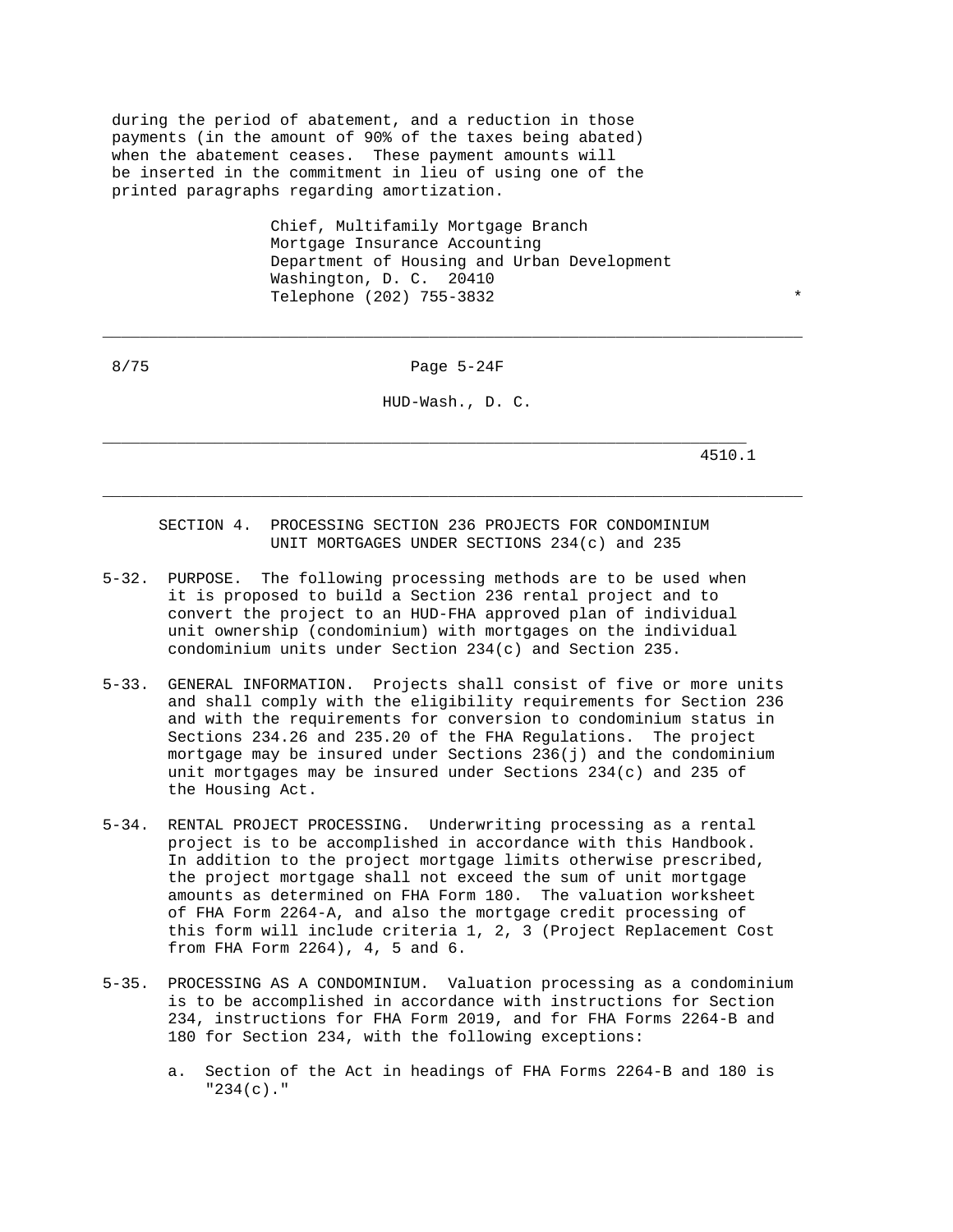b. Lines H-43 thru H-80 of FHA Form 2264-B are to be left blank. In the blank space below line H-80 enter the following:

|     | "82. Total Estimated Replacement Cost<br>of Rental Project (from line G-71,<br>FHA Form 2264) | \$ |
|-----|-----------------------------------------------------------------------------------------------|----|
| 83. | Marketing Expense                                                                             | \$ |
| 84. | Total Estimated Replacement Cost,<br>All Condominium Units (H-82 plus<br>$H - 83$ )"          | \$ |
|     |                                                                                               | 67 |

Page 5-25

\_\_\_\_\_\_\_\_\_\_\_\_\_\_\_\_\_\_\_\_\_\_\_\_\_\_\_\_\_\_\_\_\_\_\_\_\_\_\_\_\_\_\_\_\_\_\_\_\_\_\_\_\_\_\_\_\_\_\_\_\_\_\_\_\_\_\_\_\_\_\_\_\_\_\_

\_\_\_\_\_\_\_\_\_\_\_\_\_\_\_\_\_\_\_\_\_\_\_\_\_\_\_\_\_\_\_\_\_\_\_\_\_\_\_\_\_\_\_\_\_\_\_\_\_\_\_\_\_\_\_\_\_\_\_\_\_\_\_\_\_\_\_\_\_

4510.1

- c. The Figure in Line H-84 (Total Estimated Replacement Cost, All Condominium Units) is to be entered in the total line of column 7, FHA Form 180, without modification. An additional percentage and dollar amount for overhead and profit is not to be entered in Section N by the cost analyst, and an additional dollar amount is not to be added by the appraiser.
- d. Processing as a Rental Project under Section 236 eliminates the need to require presale of units prior to endorsement of the project mortgage. However, before conversion to condominium ownership, HUD-FHA must approve purchasers for at least 80% of the total value of all units.
- e. After Conditional Commitment Unit Mortgage Amounts have been determined by the appraiser, purchaser applications for firm commitment under Section 235 are processed in the mortgage credit section, according to outstanding mortgage credit instructions for Section 235 processing. The purchaser of a condominium unit under Section 235 may not pay a price (including closing costs) greater than the HUD-FHA estimate of the value of the unit. The obligation of contract authority under Section 235 will be made at the time of issuance of the conditional commitment under Section 234(c) which will be marked "convertible to Section 235."
- 5-36. BASIS OF UNIT ESTIMATES OF MARKET PRICE AND RENTAL VALUE. Estimates are made from sales data unconnected with any subsidy. This is done for the same reason that homes which may be insured under Section 235 must be appraised under Sections 203(b),  $221(d)(2)$ , or  $234(c)$ --all unsubsidized programs. The intent is to avoid any escalation of the estimate of market price caused by consideration of subsidy. An inflated appraisal can nullify the benefits of the subsidy to the owner-occupant. In the same manner, estimates of the rental value of the condominium unit are intended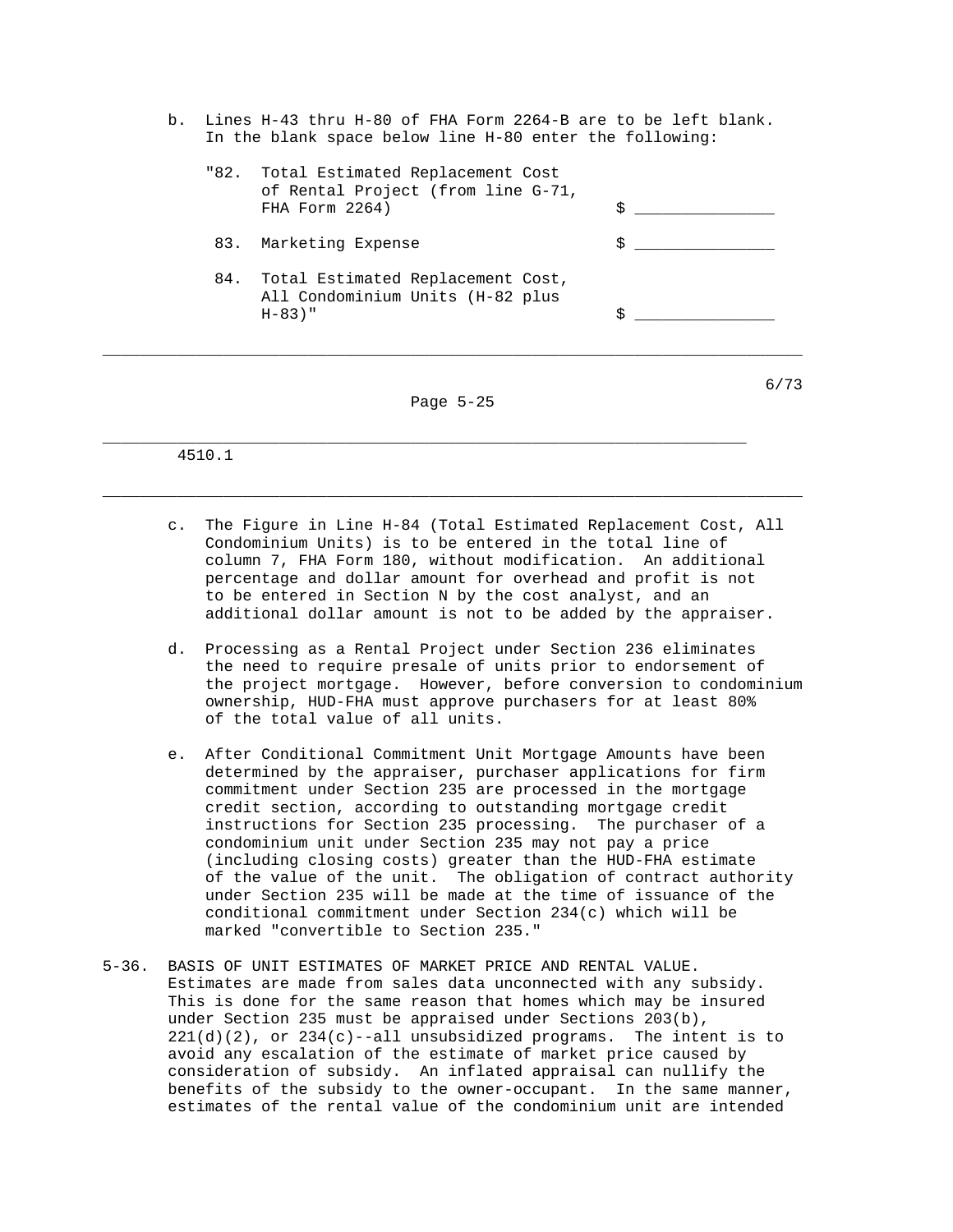to reflect the supply of and demand for similar, but unsubsidized, units in the market. This market rent for the condominium unit is related to the project market rents shown for that unit in Section 236 rental project processing. Rent multipliers will be selected from those applicable to unsubsidized condominium units.

5-37. RELEASE CLAUSE FOR PROJECT MORTGAGE. FHA Form 3117 (Mortgage Rider Release Clause Under Section 236) is to be attached to and form a part of the mortgage, and is to be completed as follows: Column 2 of Schedule A of FHA Form 3117 (Ratio of Original Release Price to Original Project Mortgage Amount - see Appendix 21) is completed by entering, for each unit, the base number shown as "Ratio of Unit Value to Total Value" in column 13 of FHA Form 180.

| $6/73$ |           |
|--------|-----------|
|        | Page 5-26 |

\_\_\_\_\_\_\_\_\_\_\_\_\_\_\_\_\_\_\_\_\_\_\_\_\_\_\_\_\_\_\_\_\_\_\_\_\_\_\_\_\_\_\_\_\_\_\_\_\_\_\_\_\_\_\_\_\_\_\_\_\_\_\_\_\_\_\_\_\_

\_\_\_\_\_\_\_\_\_\_\_\_\_\_\_\_\_\_\_\_\_\_\_\_\_\_\_\_\_\_\_\_\_\_\_\_\_\_\_\_\_\_\_\_\_\_\_\_\_\_\_\_\_\_\_\_\_\_\_\_\_\_\_\_\_\_\_\_\_\_\_\_\_\_\_

\_\_\_\_\_\_\_\_\_\_\_\_\_\_\_\_\_\_\_\_\_\_\_\_\_\_\_\_\_\_\_\_\_\_\_\_\_\_\_\_\_\_\_\_\_\_\_\_\_\_\_\_\_\_\_\_\_\_\_\_\_\_\_\_\_\_\_\_\_\_\_\_\_\_\_

4510.1

- 5-38. ESTABLISHING THE RELEASE PRICES FOR UNITS IN A SECTION 236 PROJECT. The original and adjusted release prices for the individual properties are to be established as follows:
	- a. Divide the Value of each dwelling unit by the total value of all units in the project. Extend the quotient to five decimal places. This quotient represents the relative proportion of unit value to total value.
	- b. The Original Release Price of the individual unit must bear the same proportion to the original project mortgage amount as the individual unit value bears to the total value of all units. Therefore, the relative proportion of unit value to total value is entered on Schedule "A" in the column headed "Ratio of Original Release Price to Original Project Mortgage Amount."
	- c. After Listing the Legal Description of each unit in the first column on Schedule "A" and the relative proportion factor applicable to each unit in the second column, the original release price (for entry in the third column) is obtained by multiplying the original project mortgage amount by the applicable relative proportion factor.
	- d. After Amortization Has Commenced on the project mortgage, the adjusted release price tor a unit may be obtained by multiplying the outstanding mortgage balance shown on the original amortization schedule for the project mortgage (without taking into account prepayments made for the release of units) by the applicable relative proportion factor for the unit being released.

5-39. DISTRIBUTION OF FORMS. Three copies each of FHA Forms 3117 are